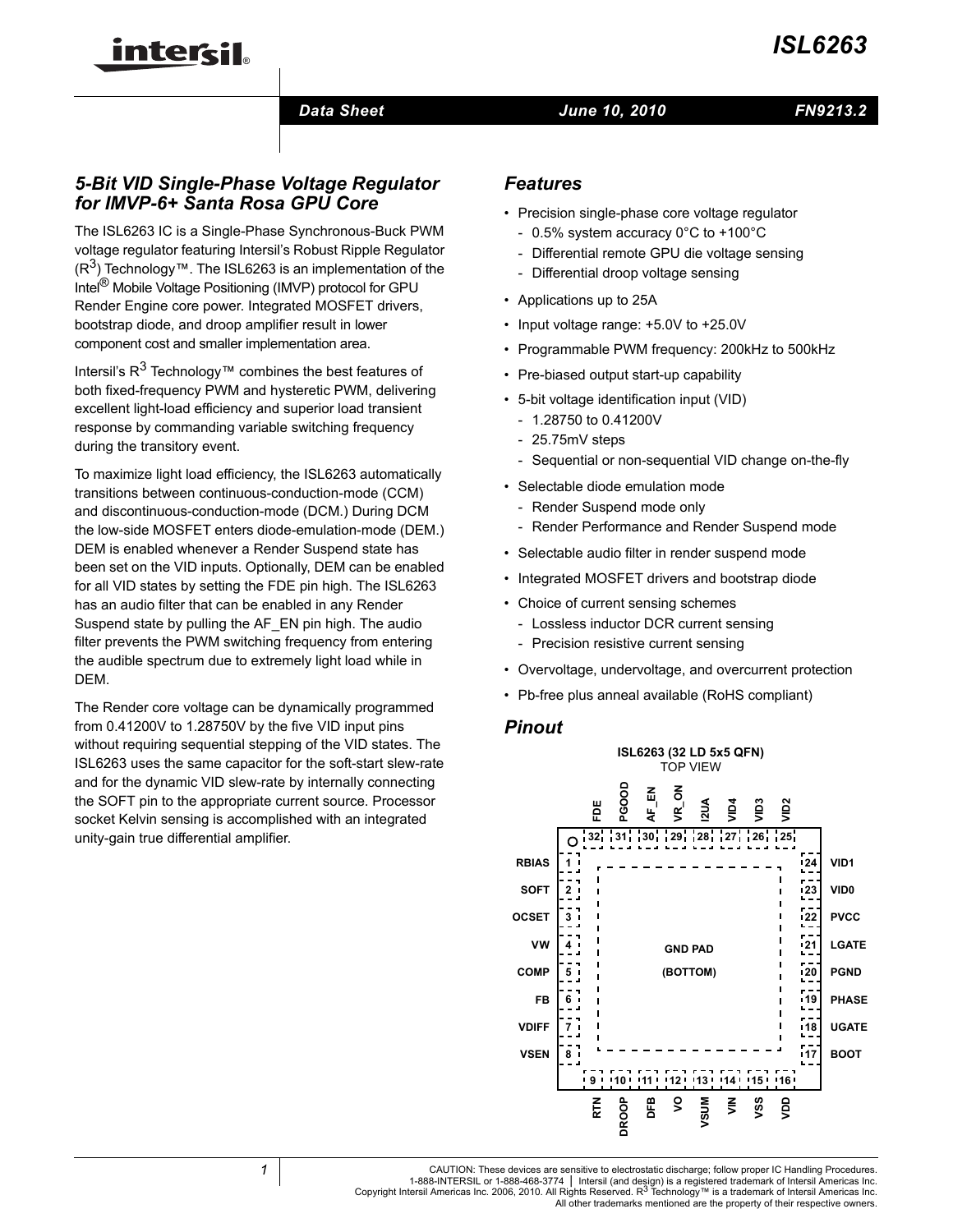## *Ordering Information*

| <b>PART NUMBER</b><br>(Notes 2, 3) | <b>PART</b><br><b>MARKING</b> | <b>TEMP RANGE</b><br>$(^{\circ}C)$ | <b>PACKAGE</b><br>(Pb-Free) | PKG.<br>DWG.# |
|------------------------------------|-------------------------------|------------------------------------|-----------------------------|---------------|
| ISL6263CRZ                         | ISL 6263CRZ                   | $-10$ to $100$                     | 132 Ld 5x5 QFN              | L32.5x5       |
| ISL6263CRZ-T<br>(Note 1)           | <b>ISL 6263CRZ</b>            | $-10$ to $100$                     | 32 Ld 5x5 QFN Tape & Reel   | L32.5x5       |

NOTES:

1. Please refer t[o TB347](http://www.intersil.com/data/tb/tb347.pdf) for details on reel specifications.

2. These Intersil Pb-free plastic packaged products employ special Pb-free material sets, molding compounds/die attach materials, and 100% matte tin plate plus anneal (e3 termination finish, which is RoHS compliant and compatible with both SnPb and Pb-free soldering operations). Intersil Pb-free products are MSL classified at Pb-free peak reflow temperatures that meet or exceed the Pb-free requirements of IPC/JEDEC J STD-020.

3. For Moisture Sensitivity Level (MSL), please see device information page for **ISL6263**. For more information on MSL please see techbrief [TB363.](http://www.intersil.com/data/tb/tb363.pdf)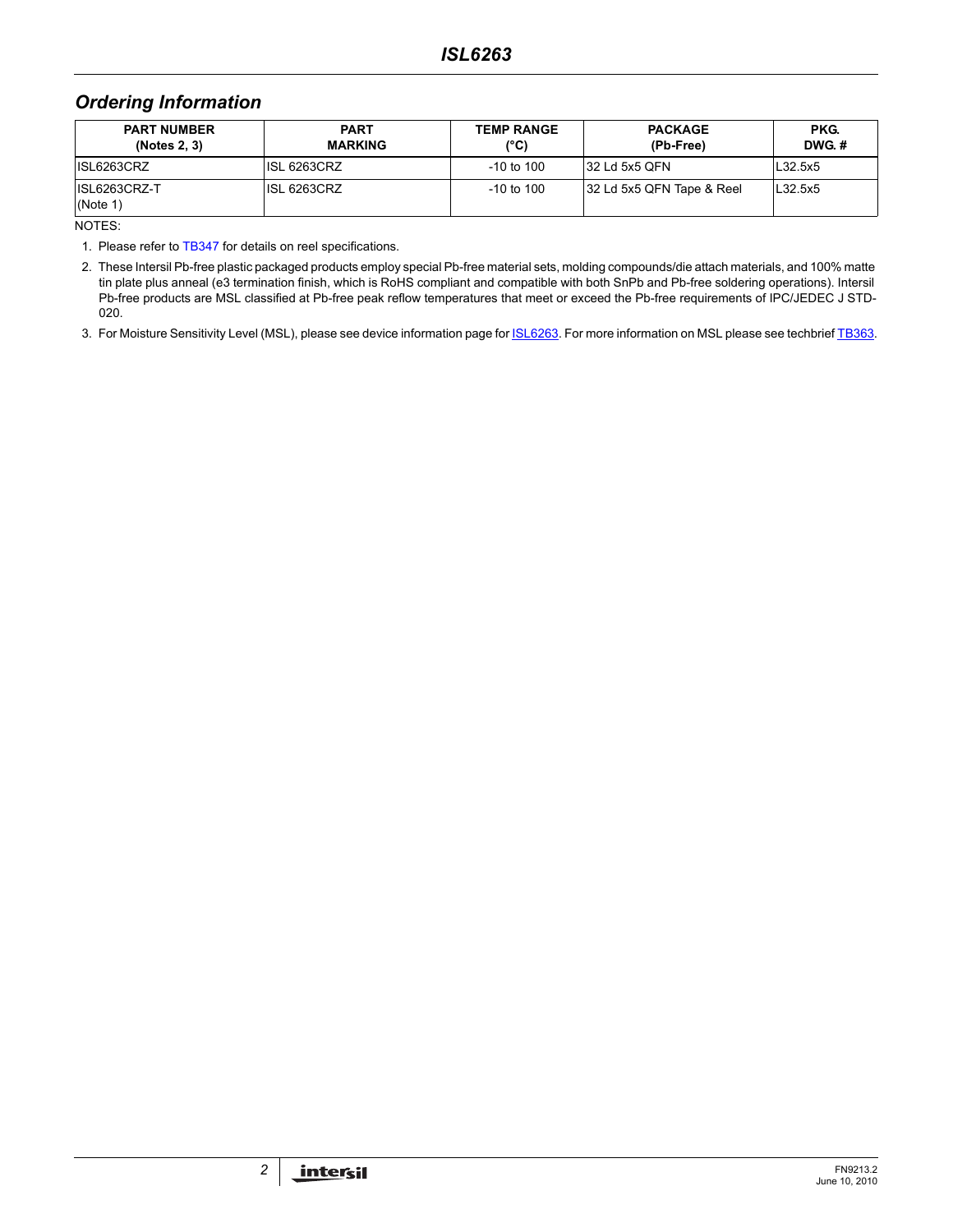*Block Diagram*



**FIGURE 1. SIMPLIFIED FUNCTIONAL BLOCK DIAGRAM OF THE ISL6263**

*ISL6263*

EN9213.2<br>June 10, 2010 June 10, 2010

*3*

<u>intersil</u>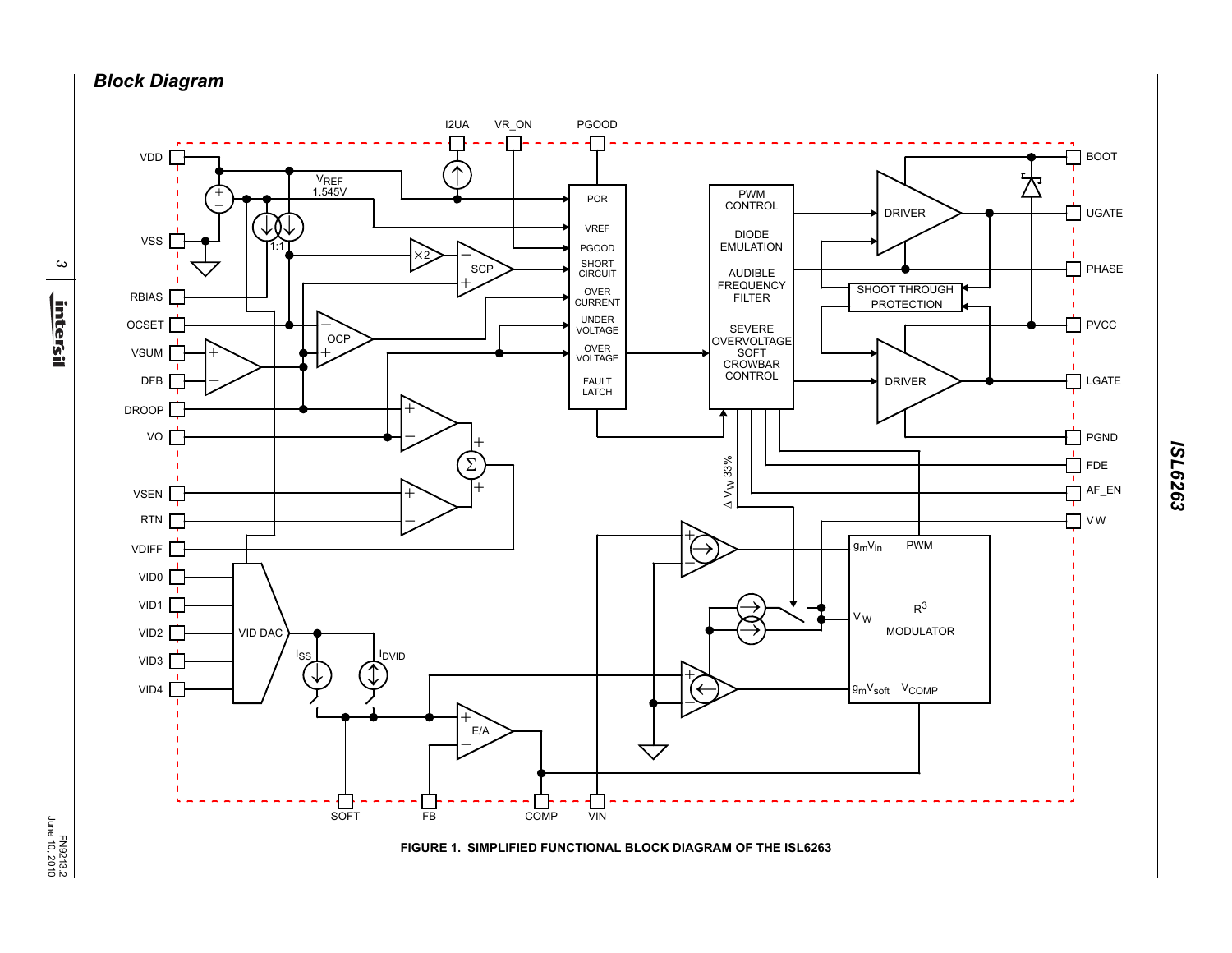



<span id="page-3-0"></span>**FIGURE 2. ISL6263 GPU RENDER-CORE VOLTAGE REGULATOR SOLUTION WITH DCR CURRENT SENSING**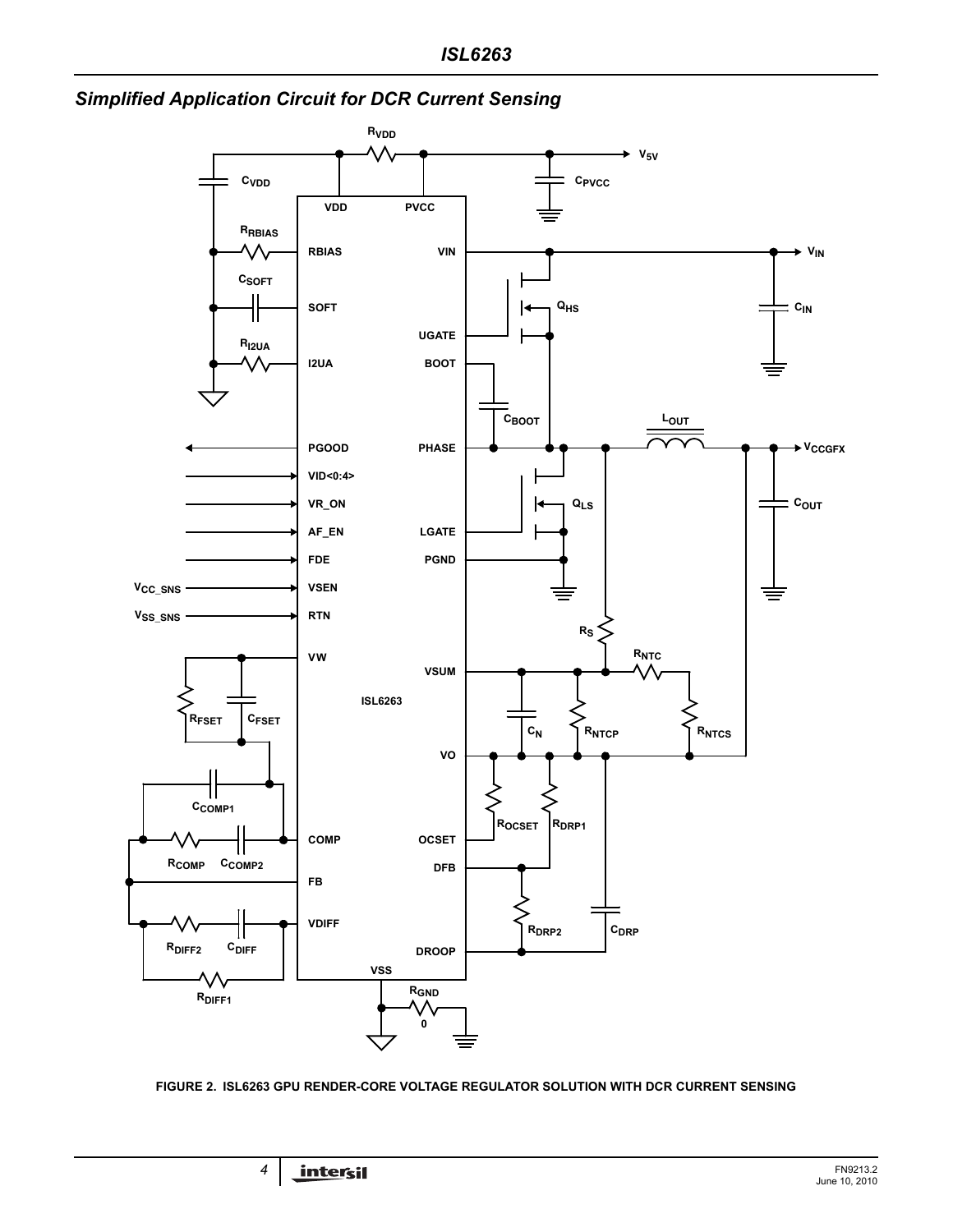



<span id="page-4-0"></span>**FIGURE 3. ISL6263 GPU RENDER-CORE VOLTAGE REGULATOR SOLUTION WITH RESISTIVE CURRENT SENSING**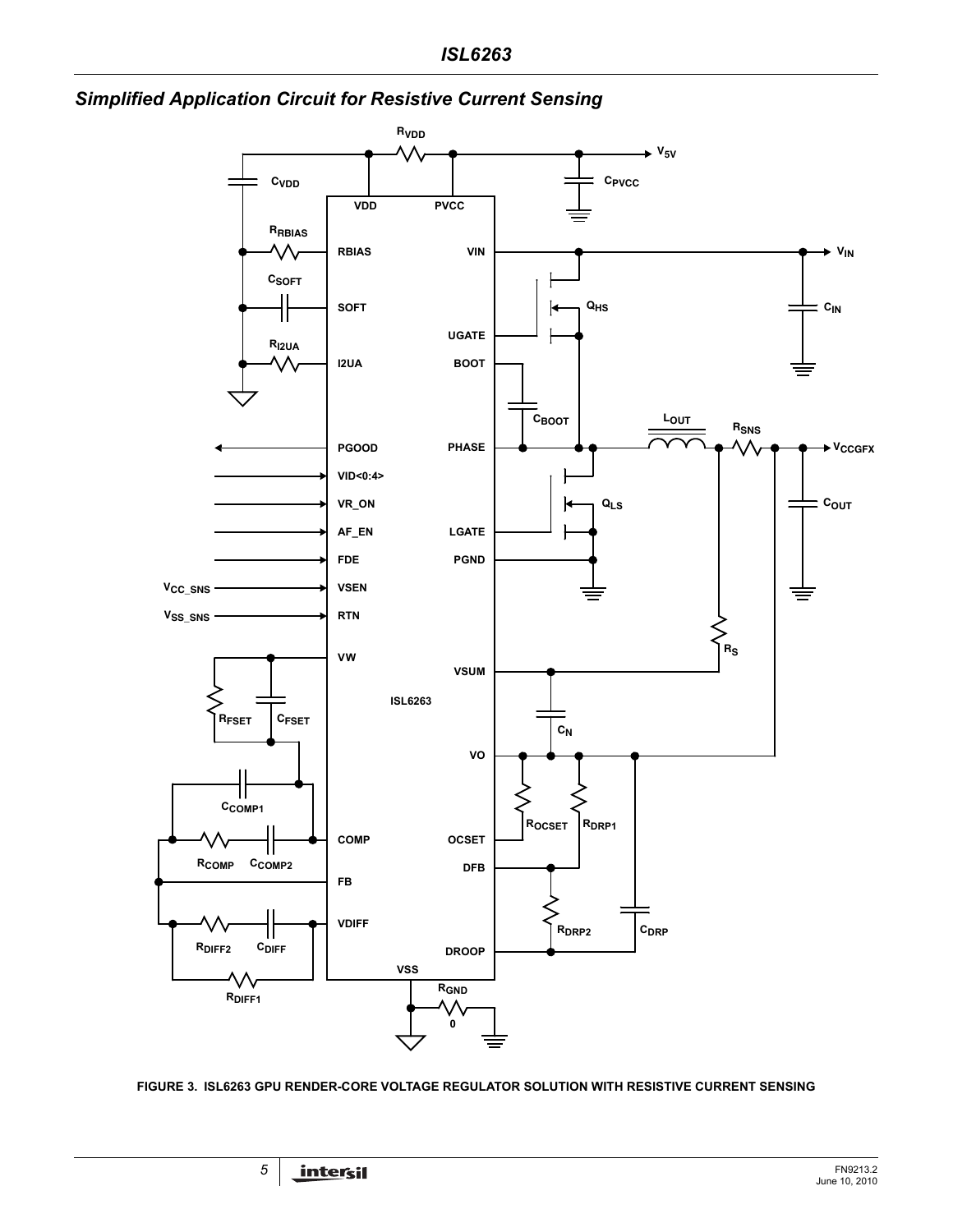#### **Absolute Voltage Ratings**

| VSS to PGND $\ldots \ldots \ldots \ldots \ldots \ldots \ldots \ldots \ldots \ldots$ -0.3V to +0.3V |
|----------------------------------------------------------------------------------------------------|
|                                                                                                    |
| (<100ns Pulse Width, 10µJ) -5.0V                                                                   |
|                                                                                                    |
|                                                                                                    |
|                                                                                                    |
| (<200ns Pulse Width, 20µJ) -4.0V                                                                   |
|                                                                                                    |
| (<100ns Pulse Width, 4µJ) -2.0V                                                                    |
|                                                                                                    |
|                                                                                                    |

#### **Thermal Information**

| Thermal Resistance (Typical, Notes 4, 5) $\theta_{IA}$ (°C/W) $\theta_{IA}$ (°C/W) |   |
|------------------------------------------------------------------------------------|---|
|                                                                                    | ĥ |
| Junction Temperature Range55 °C to +150 °C                                         |   |
| Operating Temperature Range $\ldots \ldots \ldots \ldots \ldots$ -10°C to +100°C   |   |
|                                                                                    |   |
| Pb-Free Reflow Profilesee link below                                               |   |
| http://www.intersil.com/pbfree/Pb-FreeReflow.asp                                   |   |

#### **Recommended Operating Conditions**

*CAUTION: Do not operate at or near the maximum ratings listed for extended periods of time. Exposure to such conditions may adversely impact product reliability and result in failures not covered by warranty.*

#### NOTES:

- <span id="page-5-0"></span>4. θJA is measured in free air with the component mounted on a high effective thermal conductivity test board with "direct attach" features. See Tech Brief TB379.
- <span id="page-5-1"></span>5. For  $\theta_{\text{JC}}$ , the "case temp" location is the center of the exposed metal pad on the package underside.

#### **Electrical Specifications** These specifications apply for  $T_A = -10^\circ \text{C}$  to +100°C, unless otherwise stated. All typical specifications TA = +25°C, VDD = 5V, PVCC = 5V. **Boldface limits apply over the operating temperature range, -10°C to +100°C.**

| <b>PARAMETER</b>                  | <b>SYMBOL</b>                    | <b>TEST CONDITIONS</b>                                             |                          | <b>TYP</b>               | <b>MAX</b><br>(Note 6) | <b>UNITS</b>  |
|-----------------------------------|----------------------------------|--------------------------------------------------------------------|--------------------------|--------------------------|------------------------|---------------|
| <b>VIN</b>                        |                                  |                                                                    |                          |                          |                        |               |
| <b>VIN Input Resistance</b>       | $R_{VIN}$                        | $VR_ON = 3.3V$                                                     | $\blacksquare$           | 1.0                      |                        | $M\Omega$     |
| <b>VIN Shutdown Current</b>       | VIN SHDN                         | VR ON = $0V$ , VIN = $25V$                                         | $\overline{\phantom{a}}$ |                          | 1.0                    | μA            |
| <b>VDD and PVCC</b>               |                                  |                                                                    |                          |                          |                        |               |
| <b>VDD Input Bias Current</b>     | <b>I</b> VDD                     | $VR_ON = 3.3V$                                                     | $\overline{\phantom{0}}$ | 2.4                      | 3.0                    | mA            |
| <b>VDD Shutdown Current</b>       | V <sub>DD</sub> SH <sub>DN</sub> | $VR$ ON = 0V, VDD = 5.0V                                           | $\overline{\phantom{a}}$ | $\overline{\phantom{0}}$ | 1.0                    | μA            |
| <b>VDD POR THRESHOLD</b>          |                                  |                                                                    |                          |                          |                        |               |
| Rising VDD POR Threshold Voltage  | $V_{VDD\_THR}$                   |                                                                    | $\overline{\phantom{a}}$ | 4.35                     | 4.50                   | $\vee$        |
| Falling VDD POR Threshold Voltage | $V_{VDD\_THF}$                   |                                                                    | 3.85                     | 4.10                     |                        | $\vee$        |
| <b>REGULATION</b>                 |                                  |                                                                    |                          |                          |                        |               |
| Output Voltage Range              | $V_{GFX\_MAX}$                   | VID < 4:0 > 00000                                                  | $\blacksquare$           | 1.28750                  | $\overline{a}$         | $\vee$        |
|                                   | $V_{GFX\_MIN}$                   | VID < 4:0 > 11111                                                  | $\overline{\phantom{0}}$ | 0.41200                  | ÷,                     | $\vee$        |
| <b>VID Voltage Step</b>           |                                  | $VID < 4:0$ = 00000 to 11110 (1.28750V to<br>0.51500V              | $\overline{\phantom{a}}$ | 25.75                    | $\overline{a}$         | mV/step       |
|                                   |                                  | $VID < 4:0$ = 11110 to 11111 (0.51500V to<br>0.41200V)             | $\overline{\phantom{0}}$ | 103                      | $\overline{a}$         | mV            |
| <b>System Accuracy</b>            |                                  | $VID = 1.28750V$ to 0.74675V<br>$T_A = 0^\circ \text{C}$ to +100°C | $-0.5$                   | $\overline{\phantom{a}}$ | 0.5                    | $\frac{0}{0}$ |
|                                   |                                  | $VID = 0.72100V$ to 0.51500V<br>$T_A = 0^\circ C$ to +100°C        | $-1.0$                   | $\overline{a}$           | 1.0                    | $\%$          |
|                                   |                                  | $VID = 0.41200$<br>$T_A = 0^\circ \text{C}$ to +100°C              | $-2.0$                   | $\overline{\phantom{0}}$ | 2.0                    | $\frac{0}{0}$ |
| <b>PWM</b>                        |                                  |                                                                    |                          |                          |                        |               |
| Nominal Frequency                 | $\mathsf{F}_{\mathsf{SW}}$       | $R_{\text{FSET}}$ = 7k $\Omega$ , V <sub>COMP</sub> = 2V           | 318                      | 333                      | 348                    | kHz           |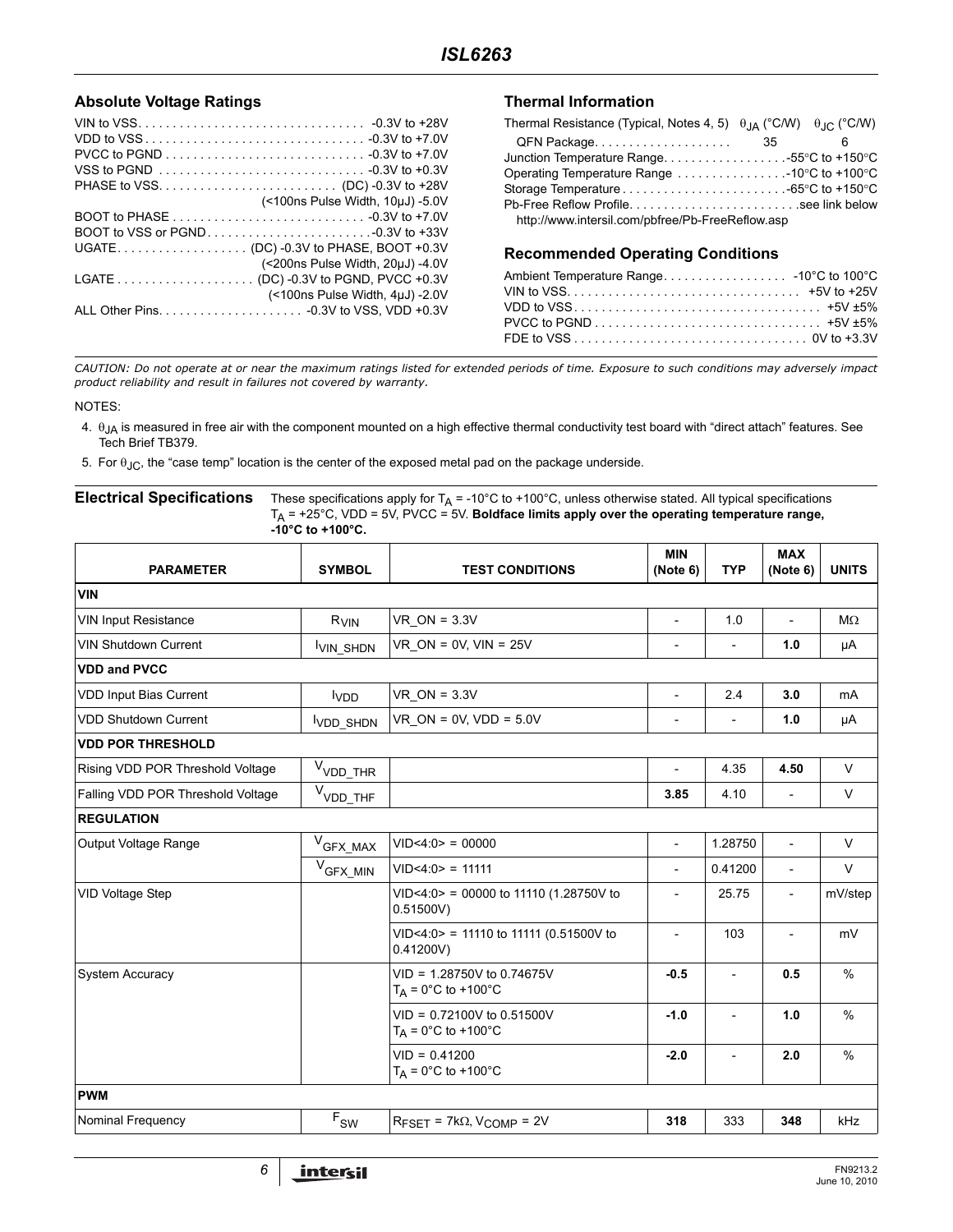# Electrical Specifications These specifications apply for T<sub>A</sub> = -10°C to +100°C, unless otherwise stated. All typical specifications

 $T_A$  = +25°C, VDD = 5V, PVCC = 5V. **Boldface limits apply over the operating temperature range, -10°C to +100°C. (Continued)**

| <b>PARAMETER</b>                                   | <b>SYMBOL</b>       | <b>TEST CONDITIONS</b>                                     |                          | <b>TYP</b>               | <b>MAX</b><br>(Note 6)   | <b>UNITS</b> |
|----------------------------------------------------|---------------------|------------------------------------------------------------|--------------------------|--------------------------|--------------------------|--------------|
| Frequency Range                                    |                     |                                                            | 200                      |                          | 500                      | kHz          |
| <b>AMPLIFIERS</b>                                  |                     |                                                            |                          |                          |                          |              |
| Error Amplifier DC Gain (Note 8)                   | A <sub>V0</sub>     |                                                            | $\overline{\phantom{a}}$ | 90                       | $\overline{\phantom{a}}$ | dB           |
| Error Amplifier Gain-Bandwidth Product<br>(Note 8) | <b>GBW</b>          | $C_L = 20pF$                                               |                          | 18                       |                          | MHz          |
| Error Amp Slew Rate (Note 8)                       | <b>SR</b>           | $C_L = 20pF$                                               | $\overline{\phantom{a}}$ | 5                        | $\overline{a}$           | $V/\mu s$    |
| FB Input Bias Current                              | l <sub>FB</sub>     | $V_{FB} = 1.28750V$                                        |                          | 10                       | 150                      | nA           |
| Droop Amplifier Offset                             | $V_{DROOP\_OFS}$    |                                                            | $-0.3$                   |                          | 0.3                      | mV           |
| <b>RBIAS Voltage</b>                               | $V_{RBIAS}$         | $R_{RBIAS} = 150k\Omega$                                   | 1.50                     | 1.52                     | 1.54                     | $\vee$       |
| <b>I2UA Reference Current</b>                      | I <sub>2UA</sub>    | $V_{I2UA} = 2.5V$                                          |                          | 2.00                     | 2.15                     | μA           |
| <b>SOFT-START CURRENT</b>                          |                     |                                                            |                          |                          |                          |              |
| Soft-Start Current                                 | <sub>lss</sub>      |                                                            | $-46$                    | $-41$                    | -36                      | μA           |
| Soft Dynamic VID Current                           | <b>IDVID</b>        | SOFT - REF >100mV                                          | ±175                     | ±200                     | ±225                     | μA           |
| <b>GATE DRIVER</b>                                 |                     |                                                            |                          |                          |                          |              |
| <b>UGATE Source Resistance</b>                     | RUGSRC              | 500mA Source Current                                       | $\overline{\phantom{0}}$ | 1.0                      | 1.5                      | $\Omega$     |
| UGATE Source Current (Note 7)                      | <b>IUGSRC</b>       | $V_{UGATE}$ PHASE = 2.5V                                   | $\overline{a}$           | 2.0                      |                          | A            |
| <b>UGATE Sink Resistance</b>                       | R <sub>UGSNK</sub>  | 500mA Sink Current                                         |                          | 1.0                      | 1.5                      | Ω            |
| UGATE Sink Current (Note 7)                        | <b>IUGSNK</b>       | VUGATE_PHASE = 2.5V                                        | $\overline{\phantom{0}}$ | 2.0                      | $\blacksquare$           | A            |
| <b>LGATE Source Resistance</b>                     | RLGSRC              | 500mA Source Current                                       | $\overline{\phantom{0}}$ | 1.0                      | 1.5                      | Ω            |
| LGATE Source Current (Note 7)                      | <sup>I</sup> LGSRC  | $V_{\text{LGATE\_PGND}}$ = 2.5V                            |                          | 2.0                      |                          | Α            |
| <b>LGATE Sink Resistance</b>                       | RLGSNK              | 500mA Sink Current                                         | $\overline{\phantom{a}}$ | 0.5                      | 0.9                      | $\Omega$     |
| LGATE Sink Current (Note 7)                        | <b>LGSNK</b>        | $V_{LGATE}$ PGND = 2.5V                                    | $\overline{\phantom{a}}$ | 4.0                      | $\blacksquare$           | A            |
| UGATE Pull-Down Resistor (Note 7)                  | $R_{PD}$            |                                                            |                          | 1.1                      |                          | kΩ           |
| <b>UGATE Turn-On Propagation Delay</b>             | t <sub>PDRU</sub>   | $PV_{CC}$ = 5V, UGATE open                                 | 20                       | 30                       | 44                       | ns           |
| LGATE Turn-On Propagation Delay                    | t <sub>PDRL</sub>   | $PV_{CC}$ = 5V, LGATE open                                 | 7                        | 15                       | 30                       | ns           |
| <b>BOOTSTRAP DIODE</b>                             |                     |                                                            |                          |                          |                          |              |
| Forward Voltage                                    | $V_F$               | $PVCC = 5V$ , $I_F = 10mA$                                 | 0.56                     | 0.69                     | 0.76                     | $\vee$       |
| Reverse Leakage                                    | l <sub>R</sub>      | $V_R = 16V$                                                | $\overline{\phantom{a}}$ | $\overline{\phantom{0}}$ | 5.0                      | μA           |
| POWER GOOD and PROTECTION MONITOR                  |                     |                                                            |                          |                          |                          |              |
| PGOOD Low Voltage                                  | V <sub>PGOOD</sub>  | $I_{PGOOD} = 4mA$                                          | $\blacksquare$           | 0.11                     | 0.40                     | $\vee$       |
| PGOOD Leakage Current                              | <b>I</b> PGOOD      | $V_{PGOOD} = 3.3V$                                         | -1.0                     |                          | 1.0                      | μA           |
| Overvoltage Threshold (VO - VSOFT)                 | VOVP                | $VO$ rising above $VSOFF$ > 1ms                            | 160                      | 200                      | 240                      | mV           |
| Severe Overvoltage Threshold                       | VOVPS               | V <sub>O</sub> rising above 1.55V reference > 0.5µs        | 1.525                    | 1.550                    | 1.575                    | $\vee$       |
| <b>OCSET Reference Current</b>                     | <b>locset</b>       | $R_{RBIAS} = 150k\Omega$                                   | 9.9                      | 10.1                     | 10.3                     | μA           |
| <b>OCSET Voltage Threshold Offset</b>              | VOCSET_OFS          | V <sub>DROOP</sub> rising above V <sub>OCSET</sub> > 120µs | -3                       |                          | 3                        | mV           |
| Undervoltage Threshold (VSOFT - VO)                | <b>VUVF</b>         | V <sub>O</sub> falling below V <sub>SOFT</sub> for > 1ms   | -360                     | $-300$                   | -240                     | mV           |
| <b>CONTROL INPUTS</b>                              |                     |                                                            |                          |                          |                          |              |
| VR ON Input Low                                    | V <sub>VR_ONL</sub> |                                                            | $\overline{\phantom{a}}$ | $\overline{\phantom{0}}$ | $\mathbf{1}$             | V            |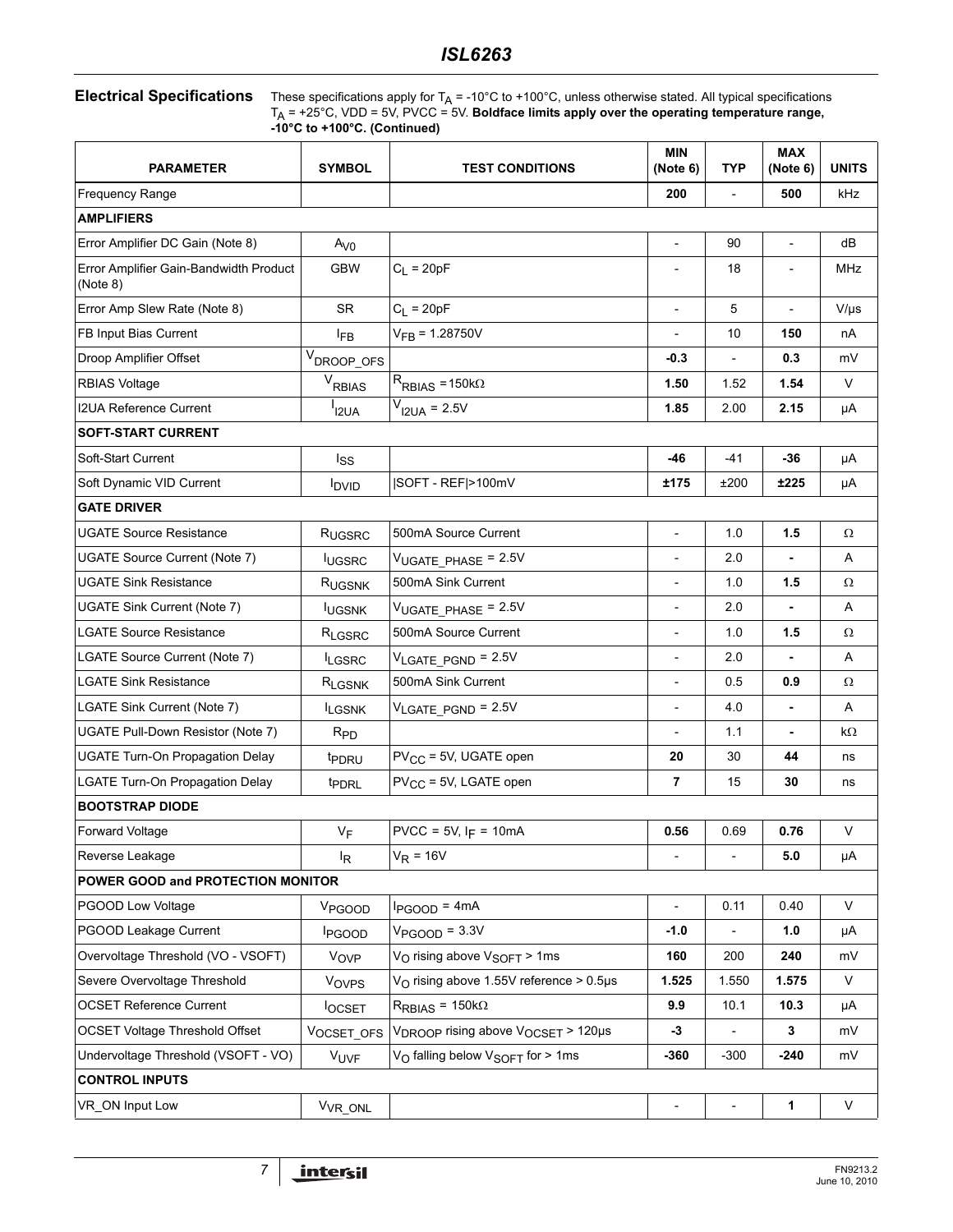| <b>Electrical Specifications</b> | These specific |
|----------------------------------|----------------|
|                                  | $T = 12500$    |

Electrical Specifications apply for T<sub>A</sub> = -10°C to +100°C, unless otherwise stated. All typical specifications  $T_A$  = +25°C, VDD = 5V, PVCC = 5V. **Boldface limits apply over the operating temperature range, -10°C to +100°C. (Continued)**

| <b>PARAMETER</b>    | <b>SYMBOL</b>           | <b>TEST CONDITIONS</b>  | <b>MIN</b><br>(Note 6)   | <b>TYP</b>               | <b>MAX</b><br>(Note 6) | <b>UNITS</b> |
|---------------------|-------------------------|-------------------------|--------------------------|--------------------------|------------------------|--------------|
| VR_ON Input High    | V <sub>VR</sub> ONH     |                         | 2.3                      | $\overline{\phantom{0}}$ | ٠                      | $\vee$       |
| AF_EN Input Low     | $V_{AF\_ENL}$           |                         | ٠                        | $\qquad \qquad -$        | 1                      | $\vee$       |
| AF_EN Input High    | $V_{AF\_ENH}$           |                         | 2.3                      | $\overline{\phantom{a}}$ | ٠                      | V            |
| VR_ON Leakage       | VR_ONL                  | $V_{VR_ON} = 0V$        | $-1.0$                   | $\mathbf 0$              |                        | μA           |
|                     | VR_ONH                  | $V_{VR ON} = 3.3V$      | ٠                        | $\mathbf 0$              | 1.0                    | μA           |
| AF EN Leakage       | AF_ENL                  | $V_{AF_EN} = 0V$        | $-1.0$                   | $\mathbf{0}$             | ۰                      | μA           |
|                     | AF_ENH                  | $V_{AF_EN}$ = 3.3V      | ٠                        | 0.45                     | 1.0                    | μA           |
| VID<4:0> Input Low  | <b>V<sub>VIDL</sub></b> |                         | ٠                        |                          | 0.3                    | $\vee$       |
| VID<4:0> Input High | VVIDH                   |                         | 0.7                      | $\overline{\phantom{0}}$ | ٠                      | $\vee$       |
| FDE Input Low       | <b>VFDEL</b>            |                         | ٠                        | $\overline{\phantom{0}}$ | 0.3                    | $\vee$       |
| FDE Input High      | <b>V<sub>FDEH</sub></b> |                         | 0.7                      | $\overline{\phantom{0}}$ | ٠                      | $\vee$       |
| VID<4:0> Leakage    | <b>VIDL</b>             | $VVID = 0V$             | $-1.0$                   | $\mathbf 0$              |                        | μA           |
|                     | <b>VIDH</b>             | $VVID = 1.0V$           | ٠                        | 0.45                     | 1.0                    | μA           |
| FDE Leakage         | <b>FDEL</b>             | $V_{\text{FDE}} = 0V$   | $-1.0$                   | $\mathbf 0$              |                        | μA           |
|                     | <b>FDEH</b>             | $V_{\text{FDE}}$ = 1.0V | $\overline{\phantom{a}}$ | 0.45                     | 1.0                    | μA           |

NOTES:

<span id="page-7-0"></span>6. Parameters with MIN and/or MAX limits are 100% tested at +25°C, unless otherwise specified. Temperature limits established by characterization and are not production tested.

- <span id="page-7-2"></span>7. Limits established by characterization and are not production tested.
- <span id="page-7-1"></span>8. Limits should be considered typical and are not production tested.

## *Functional Pin Descriptions*

**RBIAS (Pin 1) -** Sets the internal 10µA current reference. Connect a 150kΩ +1% resistor from RBIAS to VSS.

**SOFT (Pin 2) -** Sets the output voltage slew-rate. Connect an X5R or X7R ceramic capacitor from SOFT to VSS. The SOFT pin is the non-inverting input of the error amplifier.

**OCSET (Pin 3) - Sets the overcurrent threshold. Connect a** resistor from OCSET to VO.

**VW (Pin 4) -** Sets the static PWM switching frequency in continuous conduction mode. Connect a resistor from VW to COMP.

**COMP (Pin 5) -** Connects to the output of the control loop error amplifier.

**FB (Pin 6) -** Connects to the inverting input of the control loop error amplifier.

**VDIFF (Pin 7) -** Connects to the output of the VDIFF differential-summing amplifier.

**VSEN (Pin 8) - This is the V<sub>CC</sub> SNS input of the processor** socket Kelvin connection. Connects internally to one of two non-inverting inputs of the VDIFF differential-summing amplifier.

**RTN (Pin 9) -** This is the V<sub>SS</sub> <sub>SNS</sub> input of the processor socket Kelvin connection. Connects internally to one of two inverting inputs of the VDIFF differential-summing amplifier.

**DROOP (Pin 10) -** Connects to the output of the droop differential amplifier and to one of two non-inverting inputs of the VDIFF differential-summing amplifier.

**DFB (Pin 11) -** This is the feedback of the droop amplifier. Connects internally to the inverting input of the droop differential amplifier.

**VO (Pin 12) -** Connects to one of two inverting inputs of the VDIFF differential-summing amplifier.

**VSUM (Pin 13) -** Connects to the non-inverting input of the droop differential amplifier.

**VIN (Pin 14) -** Connects to the R<sup>3</sup> PWM modulator providing input voltage feed-forward. For optimum input voltage transient response, connect near the drain of the high-side MOSFETs.

**VSS (Pin 15) -** Analog ground.

**VDD (Pin 16) -** Input power supply for the IC. Connect to +5VDC and decouple with at least a 1µF MLCC capacitor from the VDD pin to the VSS pin.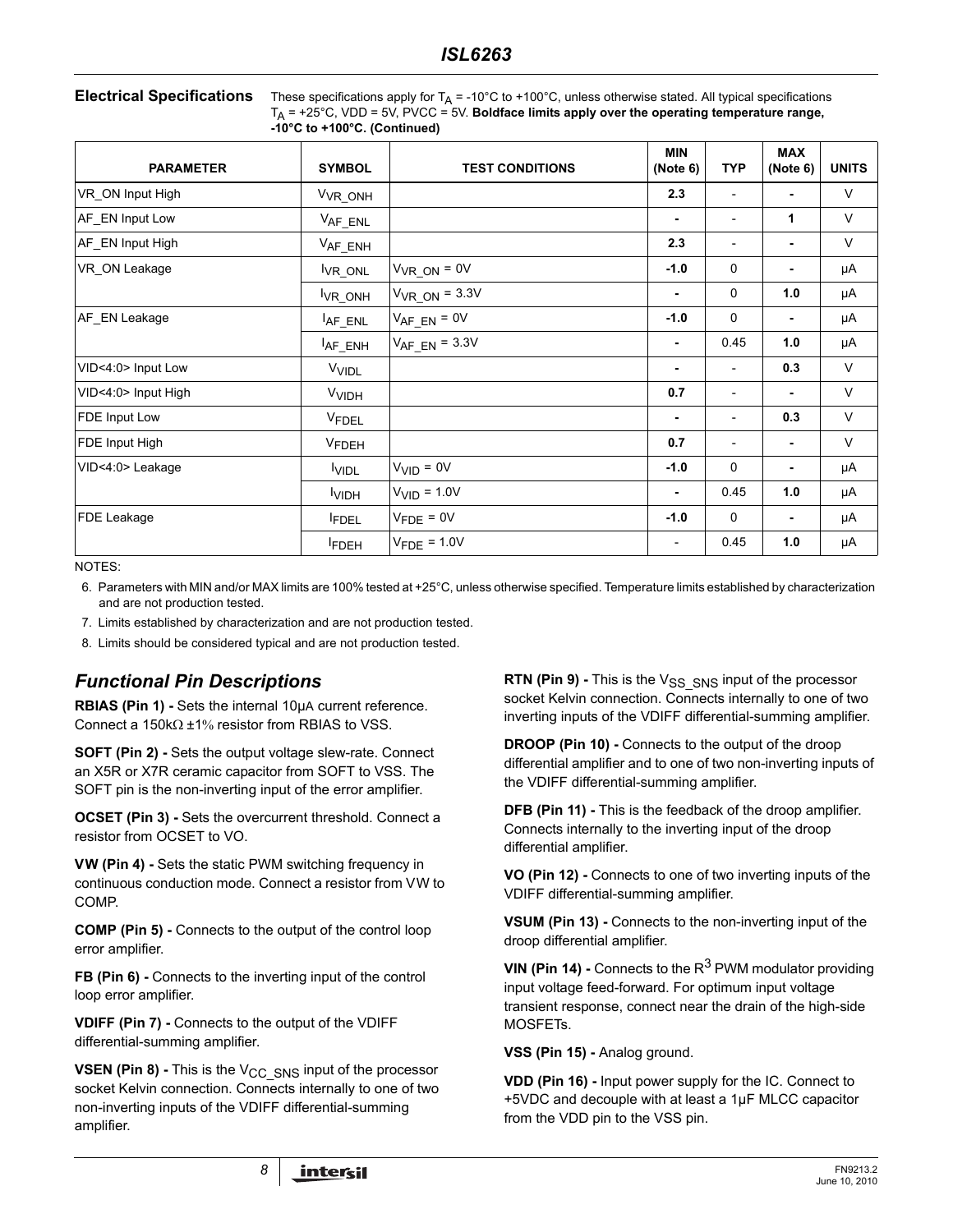**BOOT (Pin 17) -** Input power supply for the high-side MOSFET gate driver. Connect an MLCC bootstrap capacitor from the BOOT pin to the PHASE pin.

**UGATE (Pin 18) -** High-side MOSFET gate driver output. Connect to the gate of the high-side MOSFET.

**PHASE (Pin 19) - Current return path for the UGATE high**side MOSFET gate driver. Detects the polarity of the PHASE node voltage for diode emulation. Connect the PHASE pin to the drains of the low-side MOSFETs.

**PGND (Pin 20) - Current return path for the LGATE low-side** MOSFET gate driver. The PGND pin only conducts current when LGATE pulls down. Connect the PGND pin to the sources of the low-side MOSFETs.

**LGATE (Pin 21) -** Low-side MOSFET gate driver output. Connect to the gate of the low-side MOSFET.

**PVCC (Pin 22) -** Input power supply for the low-side MOSFET gate driver, and the high-side MOSFET gate driver, via the internal bootstrap diode connected between the PVCC and BOOT pins. Connect to +5VDC and decouple with at least 1µF of an MLCC capacitor from the PVCC pin to the PGND pin.

**VID0:VID4 (Pin 23:Pin 27) -** Voltage identification inputs. VID0 input is the least significant bit (LSB) and VID4 input is the most significant bit (MSB).

**I2UA (Pin 28) -** Output of an internal 2µA current source. Connect a 20kΩ resistor from the I2UA pin to the VSS pin.

**VR\_ON (Pin 29) -** A high logic signal on this pin enables the converter and a low logic signal disables the converter.

**AF\_EN (Pin 30) -** A high logic signal on this pin enables the audible frequency filter. A low logic signal on this pin disables the audible frequency filter and improves the converter efficiency.

**PGOOD (Pin 31) -** The PGOOD pin is an open-drain output that indicates when the converter is able to supply regulated voltage. Connect the PGOOD pin to a maximum of 5V through a pull-up resistor.

**FDE (Pin 32) -** A low logic state on this pin confines the availability of diode emulation mode to Render Suspend VID states only. A high logic state on this pin enables diode emulation for all VID states.

#### **TABLE 1. FDE AND AF\_EN STATE TABLE**

| <b>RENDER</b><br><b>MODE</b> | <b>FDE</b> | AF EN    | <b>PWM</b><br><b>MODE</b> | $\Delta$ V <sub>W</sub> | <b>AUDIO</b><br><b>FILTER</b> |
|------------------------------|------------|----------|---------------------------|-------------------------|-------------------------------|
|                              | 0          | $\Omega$ | <b>CCM</b>                | X                       | x                             |
| PERFORMANCE                  |            | $\Omega$ | <b>CCM/DCM</b>            | X                       | x                             |
|                              | 0          | 1        | <b>CCM</b>                | X                       | x                             |
|                              | 1          | 1        | <b>CCM/DCM</b>            | x                       | x                             |
|                              | 0          | $\Omega$ | <b>CCM/DCM</b>            | $+33%$                  | Off                           |
|                              | 1          | $\Omega$ | <b>CCM/DCM</b>            | $+33%$                  | Off                           |
| SUSPEND                      | 0          | 1        | <b>CCM/DCM</b>            | None                    | On                            |
|                              |            |          | <b>CCM/DCM</b>            | None                    | Off                           |

#### **TABLE 2. VID TABLE FOR INTEL IMVP-6+ V<sub>CCGFX</sub> CORE**

|                           | VID4         | VID <sub>3</sub> | VID <sub>2</sub> | VID1         | VID <sub>0</sub> | <b>V<sub>CCGFX</sub></b><br>(V) |
|---------------------------|--------------|------------------|------------------|--------------|------------------|---------------------------------|
|                           | x            | x                | X                | x            | x                | 0                               |
|                           | 0            | 0                | 0                | 0            | 0                | 1.28750                         |
|                           | $\mathbf{0}$ | 0                | 0                | $\mathbf{0}$ | 1                | 1.26175                         |
|                           | $\mathbf{0}$ | 0                | 0                | 1            | 0                | 1.23600                         |
|                           | 0            | 0                | 0                | 1            | 1                | 1.21025                         |
|                           | 0            | 0                | $\mathbf{1}$     | 0            | 0                | 1.18450                         |
|                           | 0            | 0                | 1                | 0            | 1                | 1.15875                         |
| RENDER PERFORMANCE STATES | 0            | 0                | 1                | 1            | 0                | 1.13300                         |
|                           | $\mathbf{0}$ | $\Omega$         | 1                | 1            | 1                | 1.10725                         |
|                           | 0            | 1                | 0                | 0            | 0                | 1.08150                         |
|                           | $\mathbf{0}$ | 1                | 0                | $\mathbf{0}$ | 1                | 1.05575                         |
|                           | 0            | 1                | 0                | $\mathbf{1}$ | 0                | 1.03000                         |
|                           | 0            | 1                | 0                | 1            | 1                | 1.00425                         |
|                           | $\mathbf{0}$ | 1                | 1                | 0            | 0                | 0.97850                         |
|                           | 0            | 1                | 1                | 0            | 1                | 0.95275                         |
|                           | 0            | 1                | 1                | 1            | 0                | 0.92700                         |
|                           | $\mathbf{0}$ | 1                | 1                | 1            | 1                | 0.90125                         |
|                           | 1            | 0                | $\mathbf 0$      | 0            | 0                | 0.87550                         |
|                           | 1            | 0                | 0                | 0            | 1                | 0.84975                         |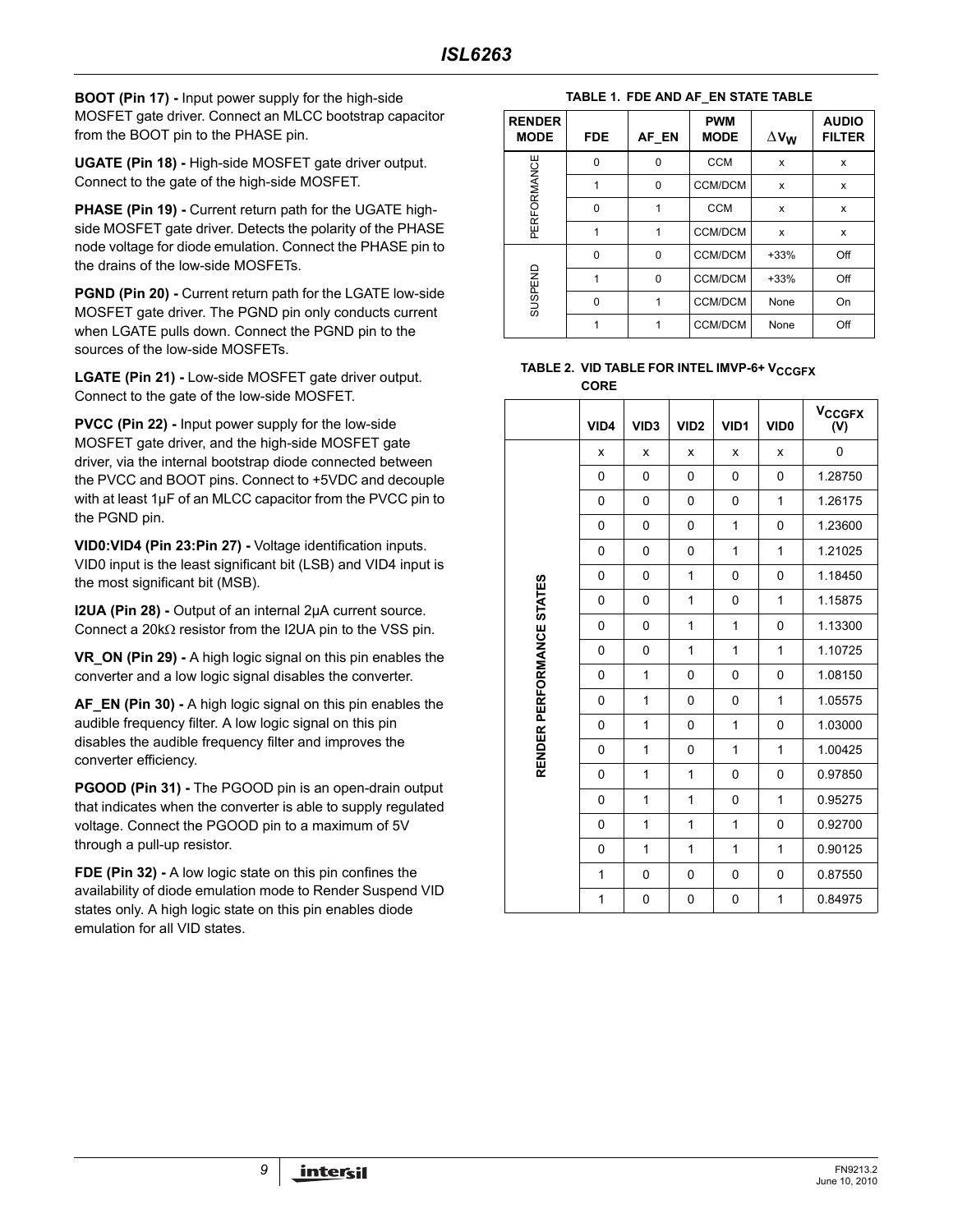|                       |      | - 1----          |                  |                  |                  |                                 |
|-----------------------|------|------------------|------------------|------------------|------------------|---------------------------------|
|                       | VID4 | VID <sub>3</sub> | VID <sub>2</sub> | VID <sub>1</sub> | VID <sub>0</sub> | <b>V<sub>CCGFX</sub></b><br>(V) |
|                       | 1    | 0                | 0                | 1                | 0                | 0.82400V                        |
|                       | 1    | 0                | $\Omega$         | 1                | 1                | 0.79825V                        |
|                       | 1    | 0                | 1                | 0                | 0                | 0.77250V                        |
|                       | 1    | 0                | 1                | 0                | 1                | 0.74675V                        |
|                       | 1    | 0                | 1                | 1                | 0                | 0.72100V                        |
|                       | 1    | 0                | 1                | 1                | 1                | 0.69525V                        |
|                       | 1    | 1                | 0                | 0                | 0                | 0.66950V                        |
|                       | 1    | 1                | 0                | 0                | 1                | 0.64375V                        |
|                       | 1    | 1                | 0                | 1                | 0                | 0.61800V                        |
| RENDER SUSPEND STATES | 1    | 1                | 0                | 1                | 1                | 0.59225V                        |
|                       | 1    | 1                | 1                | 0                | 0                | 0.56650V                        |
|                       | 1    | 1                | 1                | 0                | 1                | 0.54075V                        |
|                       | 1    | 1                | 1                | 1                | 0                | 0.51500V                        |
|                       | 1    | 1                | 1                | 1                | 1                | 0.41200V                        |

#### **TABLE 2. VID TABLE FOR INTEL IMVP-6+ V<sub>CCGFX</sub> CORE (Continued)**

## *Theory of Operation*

## *The R3 Modulator*

The heart of the ISL6263 is Intersil's Robust-Ripple-Regulator ( $R^3$ ) Technology™. The  $R^3$  modulator is a hybrid of fixed frequency PWM control, and variable frequency hysteretic control that will simultaneously affect the PWM switching frequency and PWM duty cycle in response to input voltage and output load transients.

The term "Ripple" in the name "Robust-Ripple-Regulator" refers to the synthesized voltage-ripple signal  $V_R$  that appears across the internal ripple-capacitor  $C_R$ . The  $V_R$ signal is a representation of the output inductor ripple current. Transconductance amplifiers measuring the input voltage of the converter and the output set-point voltage  $V_{\text{SOFT}}$ , together produce the voltage-ripple signal  $V_{\text{R}}$ .

A voltage window signal  $V_W$  is created across the VW and COMP pins by sourcing a current proportional to  $g_{m}V_{soft}$ through a parallel network consisting of resistor  $R_{FSFT}$  and capacitor  $C_{\text{FSET}}$  The synthesized voltage-ripple signal  $V_{\text{R}}$ along with similar companion signals are converted into PWM pulses.

The PWM frequency is proportional to the difference in amplitude between  $V_W$  and  $V_{\text{COMP}}$ . Operating on these large-amplitude, low noise synthesized signals allows the ISL6263 to achieve lower output ripple and lower phase jitter than either conventional hysteretic or fixed frequency PWM controllers. Unlike conventional hysteretic converters, the ISL6263 has an error amplifier that allows the controller to maintain tight voltage regulation accuracy throughout the VID range from 0.41200V to 1.28750V.

## *Power-On Reset*

The ISL6263 is disabled until the voltage at the VDD pin has increased above the rising VDD power-on reset (POR)  $V<sub>DD</sub>$  THR threshold voltage. The controller will become disabled when the voltage at the VDD pin decreases below the falling POR  $V_{DD}$  THF threshold voltage.

## *Start-Up Timing*

Figure [4](#page-9-0) shows the ISL6263 start-up timing. Once VDD has ramped above  $V_{DD}$  THR, the controller can be enabled by pulling the VR\_ON pin voltage above the input-high threshold  $V_{VR}$  <sub>ONH</sub>. Approximately 100 $\mu$ s later, the soft-start capacitor  $C_{\text{SOFT}}$  begins slewing to the designated VID set-point as it is charged by the soft-start current source Iss. The V<sub>CCGFX</sub> output voltage of the converter follows the  $V<sub>SOFF</sub>$  voltage ramp to within 10% of the VID set-point then counts 6 switching cycles, then changes the open-drain output of the PGOOD pin to high impedance. During soft-start, the regulator always operates in continuous conduction mode (CCM).



**FIGURE 4. ISL6263 START-UP TIMING**

## <span id="page-9-0"></span>*Static Regulation*

The  $V_{CCGFX}$  output voltage will be regulated to the value set by the VID inputs per Table 2. A true differential amplifier connected to the VSEN and RTN pins implements processor socket Kelvin sensing for precise core voltage regulation at the GPU voltage sense points.

As the load current increases from zero, the  $V_{CCGFX}$  output voltage will droop from the VID set-point by an amount proportional to the IMVP-6+ load line. The ISL6263 can accommodate DCR current sensing or discrete resistor current sensing. The DCR current sensing uses the intrinsic series resistance of the output inductor as shown in the application circuit of Figure [2](#page-3-0). The discrete resistor current sensing uses a shunt connected in series with the output inductor as shown in the application circuit of Figure [3.](#page-4-0) In both cases the signal is fed to the non-inverting input of the DROOP amplifier at the VSUM pin, where it is measured differentially with respect to the output voltage of the converter at the VO pin and amplified. The voltage at the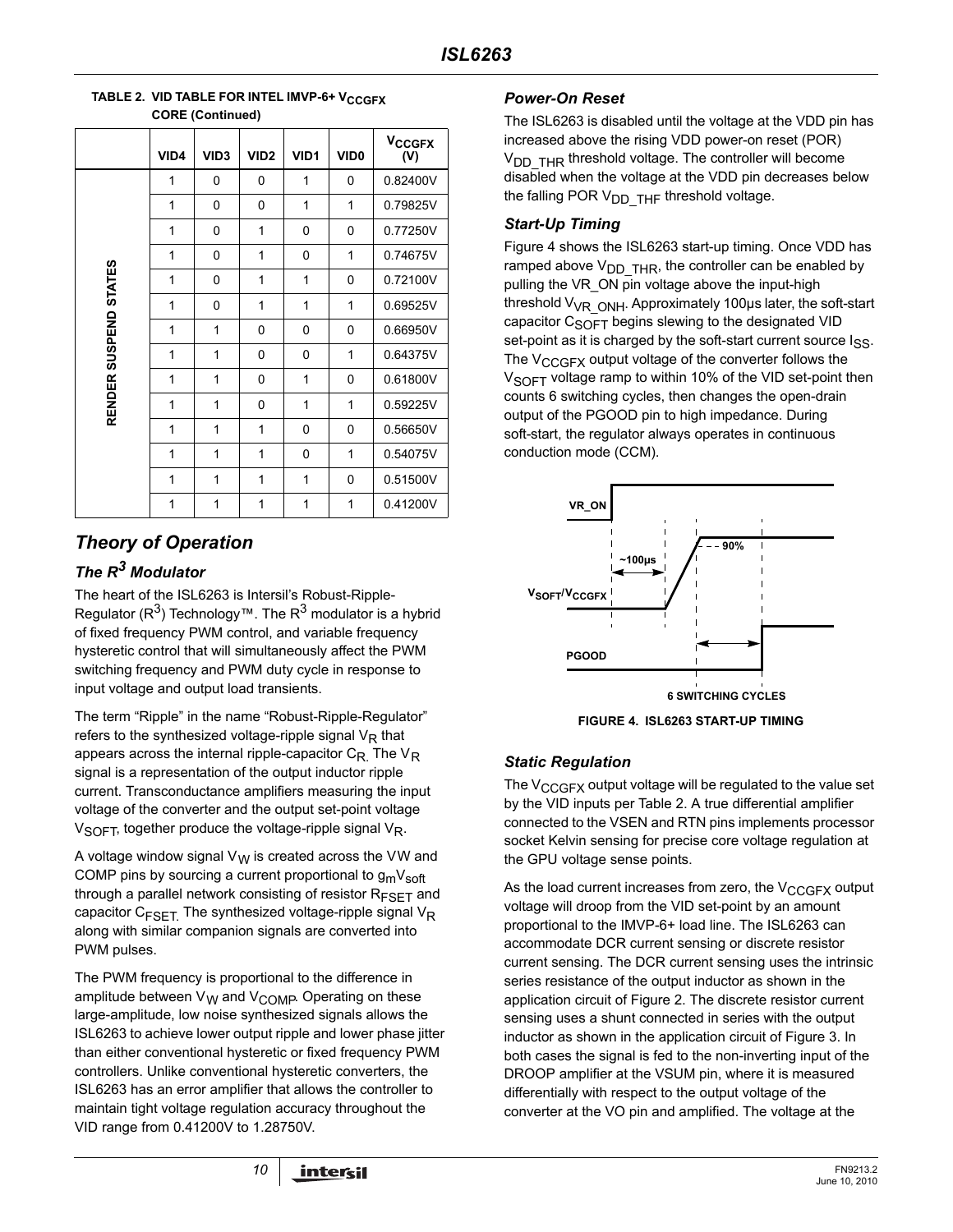DROOP pin minus the output voltage measured at the VO pin, is proportional to the total inductor current. This information is used exclusively to achieve the IMVP-6+ load line as well as the overcurrent protection. It is important to note that this current measurement should not be confused with the synthetic current ripple information created within the  $R^3$  modulator.

When using inductor DCR current sensing, an NTC element is used to compensate the positive temperature coefficient of the copper winding thus maintaining the load-line accuracy.

#### *Processor Socket Kelvin Voltage Sensing*

The remote voltage sense input pins VSEN and RTN of the ISL6263 are to be terminated at the die of the GPU through connections that mate at the processor socket. (The signal names are Vcc\_sense and Vss\_sense respectively.) Kelvin

sensing allows the voltage regulator to tightly control the processor voltage at the die, compensating for various resistive voltage drops in the power delivery path.

Since the voltage feedback is sensed at the processor die, removing the GPU will open the voltage feedback path of the regulator, causing the output voltage to rise towards VIN. The ISL6263 will shut down when the voltage between the VO and VSS pins exceeds the severe overvoltage protection threshold  $V_{\text{OVPS}}$  of 1.55V. To prevent this issue from occurring, it is recommended to install resistors Ropn1 and Ropn2 as shown in Figure 5. These resistors provide voltage feedback from the regulator local output in the absence of the GPU. These resistors should be in the range of 20 $\Omega$  to 100Ω.



**FIGURE 5. SIMPLIFIED VOLTAGE DROOP CIRCUIT WITH GPU SOCKET KELVIN SENSING AND INDUCTOR DCR CURRENT SENSING**

#### *High Efficiency Diode Emulation Mode*

The ISL6263 operates in continuous-conduction-mode (CCM) during heavy load for minimum conduction loss by forcing the low-side MOSFET to operate as a synchronous rectifier. Depending upon the VID and FDE pin states, an improvement in light-load efficiency can be achieved by operating in discontinuous-conduction-mode (DCM) where the low-side MOSFET is operated in diode-emulation-mode (DEM), forcing the low-side MOSFET to block negative inductor current flow.

Positive-going inductor current flows from either the source of the high-side MOSFET, or the drain of the low-side MOSFET. Negative-going inductor current flows into the

source of the high-side MOSFET, or the drain of the low-side MOSFET. When the low-side MOSFET conducts positive inductor current, the phase voltage will be negative with respect to the VSS pin. Conversely, when the low-side MOSFET conducts negative inductor current, the phase voltage will be positive with respect to the VSS pin. Negative inductor current occurs in CCM when the output load current is less than ½ the inductor ripple current. Sinking negative inductor through the low-side MOSFET lowers efficiency through unnecessary conduction losses. Upon entering DEM the PWM switching frequency is automatically shifted downward by an increase of the window voltage  $V_W$  of 33%. The PWM switching frequency will continue to decrease as the load continues to decrease. The reduction of PWM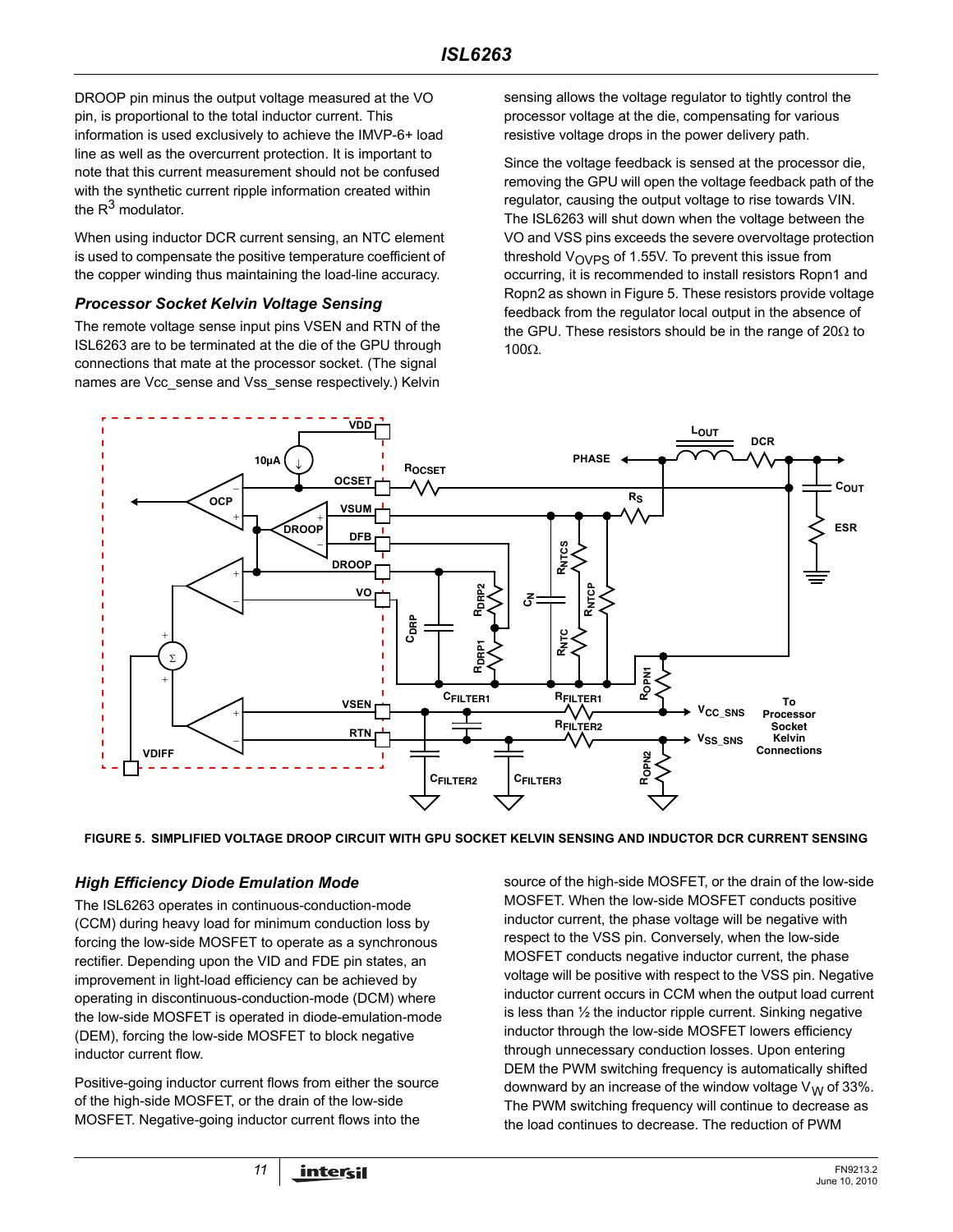frequency further improves efficiency by reducing switching losses. The converter will automatically enter DEM after eight consecutive PWM pulses where the PHASE pin has detected positive voltage shortly after the LGATE pin has gone high. The converter will return to CCM on the following cycle after the PHASE pin detects negative voltage shortly after the LGATE pin has gone high, indicating that the body diode of the low-side MOSFET is conducting positive inductor current. The converter inhibits the automatic 33% change of  $V_W$  whenever the audio filter is enabled.

Smooth mode transitions are facilitated by the  $R<sup>3</sup>$  modulator which correctly maintains the internally synthesized ripple current information throughout mode transitions.

## *Protection*

The ISL6263 provides overcurrent protection (OCP), overvoltage protection (OVP), and undervoltage protection (UVP) as shown in Table [3.](#page-11-0)

Overcurrent protection is tied to the voltage droop, which is determined by the resistors selected in the Static Droop Design Using DCR Sensing section. After the load line is set, the OCSET resistor can be selected. The OCP threshold detector is checked every 15µs and will increment a counter if the OCP threshold is exceeded, conversely the counter will be decremented if the load current is below the OCP threshold. The counter will latch an OCP fault when the counter reaches eight. The fastest OCP response for overcurrent events occurring above the OCP threshold but below twice the OCP threshold is 120µs, which is eight counts at 15µs each. The ISL6263 will latch an OCP fault within 2µs for an overcurrent exceeding twice the OCP threshold to maximize protection against hard shorts. The value of ROCSET is calculated as Equation [1:](#page-11-1)

$$
R_{OCSET} = \frac{I_{OC} \cdot R_{drop}}{10 \mu A}
$$
 (EQ. 1)

For example: The desired overcurrent trip level,  $I_{\text{OC}}$ , is 30A, R<sub>droop</sub> load-line is 8mΩ, Equation 1 gives R<sub>OCSET</sub> = 24kΩ.

Undervoltage protection is independent of the overcurrent protection. If the output voltage measured on the VO pin is less than +300mV below the voltage on the SOFT pin for longer than 1ms, the controller will latch a UVP fault. If the output voltage measured on the VO pin is greater than +200mV above the voltage on the SOFT pin for longer than 1ms, the controller will latch an OVP fault. Keep in mind that V<sub>SOFT</sub> will equal the voltage level commanded by the VID states only after the soft-start capacitor  $C_{S^\prime}F$  has slewed to the VID DAC output voltage. The UVP and OVP detection circuits act on static and dynamic  $V_{\text{SOFT}}$  voltage.

When an OCP, OVP, or UVP fault has been latched, PGOOD becomes a low impedance and the gate driver outputs UGATE and LGATE are pulled low. The energy stored in the inductor is dissipated as current flows through the low-side

MOSFET body diode. The controller will remain latched in the fault state until the VR\_ON pin has been pulled below the falling VR\_ON threshold voltage V<sub>VR\_ONL</sub> or until VDD has gone below the falling POR threshold voltage V<sub>VDD</sub> THF.

A severe-overvoltage protection fault occurs immediately after the voltage between the VO and VSS pins exceed the rising severe-overvoltage threshold  $V_{\text{OVPS}}$  which is 1.545V, the same reference voltage used by the VID DAC. The ISL6263 will latch UGATE and PGOOD low but unlike other protective faults, LGATE remains high until the voltage between VO and VSS falls below approximately 0.77V, at which time LGATE is pulled low. The LGATE pin will continue to switch high and low at 1.545V and 0.77V until VDD has gone below the falling POR threshold voltage V<sub>VDD</sub> THF. This provides maximum protection against a shorted highside MOSFET while preventing the output voltage from ringing below ground. The severe-overvoltage fault circuit can be triggered after another fault has already been latched.

<span id="page-11-0"></span>

| <b>FAULT TYPE</b>                                                    | <b>FAULT</b><br><b>DURATION</b><br><b>PRIOR TO</b><br><b>PROTECTION</b> | <b>PROTECTION</b><br><b>ACTIONS</b>                                                                                    | <b>FAULT</b><br><b>RESET</b> |
|----------------------------------------------------------------------|-------------------------------------------------------------------------|------------------------------------------------------------------------------------------------------------------------|------------------------------|
| Overcurrent                                                          | $120\mu s$                                                              | LGATE, UGATE, and<br>PGOOD latched low                                                                                 | Cycle<br>VR ON or<br>VDD     |
| <b>Short Circuit</b>                                                 | $<$ 2 $\mu$ s                                                           | LGATE, UGATE, and<br>PGOOD latched low                                                                                 | Cycle<br>VR ON or<br>VDD     |
| Overvoltage<br>(+200mV)<br>between VO pin<br>and SOFT pin            | 1 <sub>ms</sub>                                                         | LGATE, UGATE, and<br>PGOOD latched low                                                                                 | Cycle<br>VR ON or<br>VDD     |
| Severe<br>Overvoltage<br>$(+1.55V)$<br>between VO pin<br>and VSS pin | Immediately                                                             | UGATE, and<br>PGOOD latched low,<br>LGATE toggles ON<br>when $VO>1.55V$<br>OFF when<br>VO < 0.77V<br>until fault reset | Cycle<br>VDD only            |
| Undervoltage<br>$(-300mV)$<br>between VO pin<br>and SOFT pin         | 1 <sub>ms</sub>                                                         | LGATE, UGATE, and<br>PGOOD latched low                                                                                 | Cycle<br>VR ON or<br>VDD     |

#### **TABLE 3. FAULT PROTECTION SUMMARY OF ISL6263**

#### <span id="page-11-1"></span>*Gate-Driver Outputs LGATE and UGATE*

The ISL6263 has internal high-side and low-side N-Channel MOSFET gate-drivers. The LGATE driver is optimized for low duty-cycle applications where the low-side MOSFET conduction losses are dominant. The LGATE pull-down resistance is very low in order to clamp the gate-source voltage of the MOSFET below the  $V_{GS(th)}$  at turnoff. The current transient through the low-side gate at turnoff can be considerable due to the characteristic large switching charge of a low  $r_{DS(on)}$  MOSFET.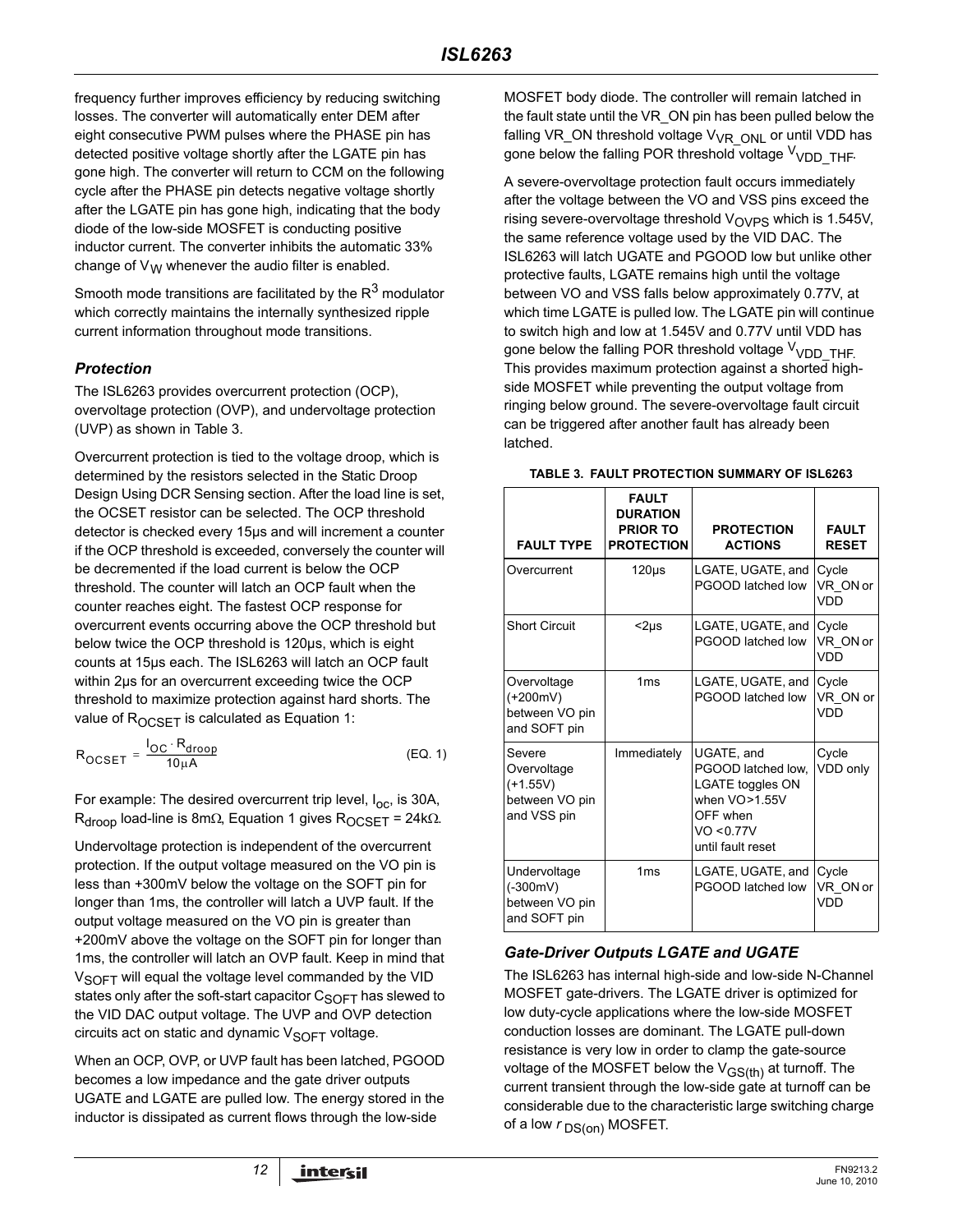Adaptive shoot-through protection prevents the gate-driver outputs from going high until the opposite gate-driver output has fallen below approximately 1V. The UGATE turn-on propagation delay t<sub>PDRU</sub> and LGATE turn-on propagation delay  $t_{\text{PDR}}$  are found in the Electrical Specifications table. The power for the LGATE gate-driver is sourced directly from the PVCC pin. The power for the UGATE gate-driver is sourced from a boot-strap capacitor connected across the BOOT and PHASE pins. The boot capacitor is charged from PVCC through an internal boot-strap diode each time the low-side MOSFET turns on, pulling the PHASE pin low.



**FIGURE 6. GATE DRIVER TIMING DIAGRAM**

#### *Internal Bootstrap Diode*

The ISL6263 has an integrated boot-strap Schottky diode connected from the PVCC pin to the BOOT pin. Simply adding an external capacitor across the BOOT and PHASE pins completes the bootstrap circuit.



**FIGURE 7. BOOTSTRAP CAPACITANCE vs BOOT RIPPLE VOLTAGE**

The minimum value of the bootstrap capacitor can be calculated from Equation [2](#page-12-0):

$$
C_{\text{BOOT}} \ge \frac{Q_{\text{GATE}}}{\Delta V_{\text{BOOT}}} \tag{Eq. 2}
$$

where  $Q_{GATF}$  is the amount of gate charge required to fully charge the gate of the upper MOSFET. The  $\Delta V_{\text{BOOT}}$  term is defined as the allowable droop in the rail of the upper drive.

As an example, suppose an upper MOSFET has a gate charge,  $Q_{GATE}$ , of 25nC at 5V and also assume the droop in the drive voltage at the end of a PWM cycle is 200mV. One will find that a bootstrap capacitance of at least 0.125µF is required. The next larger standard value capacitance is 0.15µF. A good quality ceramic capacitor is recommended.

#### *Soft-Start and Soft Dynamic VID Slew Rates*

The output voltage of the converter tracks  $V_{\text{SOFT}}$  the voltage across the SOFT and VSS pins. Shown in Figure 1, the SOFT pin is connected to the output of the VID DAC through the unidirectional soft-start current source  $I_{SS}$  or the bidirectional soft-dynamic VID current source  $I_{\text{D}V}$ , and the non-inverting input of the error amplifier. Current is sourced from the SOFT pin when  $I_{SS}$  is active. The SOFT pin can both source and sink current when  $I_{\text{DVID}}$  is active. The soft-start capacitor  $C_{\text{SOFT}}$  changes voltage at a rate proportional to  $I_{SS}$  or  $I_{DVID}$ . The ISL6263 automatically selects I<sub>SS</sub> for the soft-start sequence so that the inrush current through the output capacitors is maintained below the OCP threshold. Once soft-start has completed,  $I_{\text{DVID}}$  is automatically selected for output voltage changes commanded by the VID inputs, charging  $C_{S$ OFT when the output voltage is commanded to rise, and discharging  $C_{\text{SOFT}}$  when the output voltage is commanded to fall.

The IMVP-6+ Render Voltage Regulator specification requires a minimum of 10mV/us for SLEWRATE<sub>GFX</sub>. The value for  $C_{\text{SOFT}}$  must guarantee the minimum slew-rate of 10mV/us when the soft-dynamic VID current source  $I_{\text{DVID}}$  is the minimum specified value in the Electrical Specifications table. The value of  $C_{S$ OFT, can be calculated from Equation [3:](#page-12-1)

<span id="page-12-1"></span>
$$
C_{SOFT} = \frac{I_{DVIDmin}}{\left(\frac{10mV}{\mu s}\right)} = \frac{175\mu A}{10K} = 0.0175\mu F
$$
 (EQ. 3)

Choosing the next lower standard component value of 0.015µF will guarantee 10mV/us SLEWRATE<sub>GFX</sub>. This choice of  $C_{\text{SOFT}}$  controls the startup slew-rate as well. One should expect the output voltage during soft-start to slew to the voltage commanded by the VID settings at a nominal rate given by Equation [4:](#page-12-2)

<span id="page-12-2"></span>
$$
\frac{dV_{SOFT}}{dt} = \frac{I_{SS}}{C_{SOFT}} = \frac{41\mu A}{0.015\mu F} \approx \frac{2.8\text{mV}}{\mu s}
$$
 (EQ. 4)

<span id="page-12-0"></span>Note that the slewrate is the average rate of change between the initial and final voltage values. The slewrate is moderated as  $V_{CCGFX}$  approaches the voltage commanded by the VID inputs.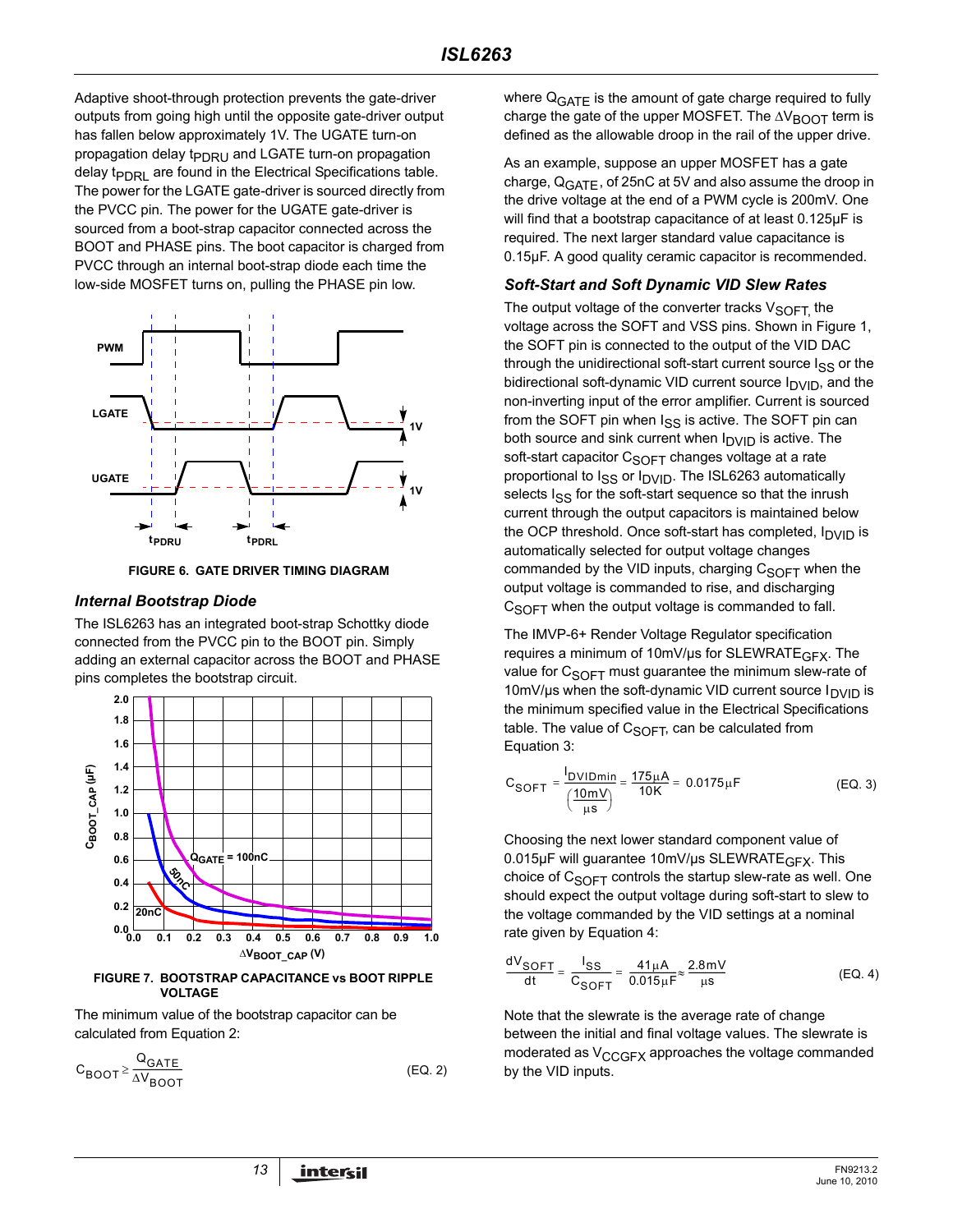#### *RBIAS Current Reference*

The RBIAS pin is internally connected to a 1.545V reference through a 3kΩ resistance. A bias current is established by connecting a  $±1\%$  tolerance, 150kΩ resistor between the RBIAS and VSS pins. This bias current is mirrored, creating the OCSET reference current  $I_{OCSFT}$  that is sourced from the OCSET pin. Do not connect any other components to this pin, as they will have a negative impact on the performance of the IC.

### *I2UA Current Reference*

The I2UA pin is connected to a 2 $\mu$ A current source  $I_{12}$ UA. This current source is made available for implementing a voltage offset of the commanded VID states. A 20kΩ resistor R<sub>I2UA</sub> should be connected across the I2UA and VSS pins if the  $I<sub>12</sub>U<sub>A</sub>$ current source is unused.

## *Setting the PWM Switching Frequency*

The  $R<sup>3</sup>$  modulator scheme is not a fixed-frequency architecture, lacking a fixed-frequency clock signal to produce PWM. The switching frequency increases during the application of a load to improve transient performance. The static PWM frequency varies slightly depending on the input voltage, output voltage, and output current, but this variation is normally less than 10% in continuous conduction mode.

Refer to Figure [2,](#page-3-0) and find that resistor  $R_{FSET}$  is connected between the VW and COMP pins. A current is sourced from VW through  $R_{FSFT}$  creating the synthetic ripple window voltage signal  $V_W$  which determines the PWM switching frequency. The relationship between the resistance of  $R_{FSFT}$ and the switching frequency in CCM is approximately given by Equation [5](#page-13-0):

$$
R_{\text{FSET}} = \frac{1}{(T - 0.29 \times 10^{-6}) \cdot 47}
$$
 (EQ. 5)

For example, the value of  $R_{FSET}$  for 300kHz operation is approximately:

$$
7 \times 10^{3} = \frac{1}{(3.33 \times 10^{-6} - 0.29 \times 10^{-6}) \cdot 47}
$$
 (EQ. 6)

This relationship only applies to operation in constant conduction mode because the PWM frequency naturally decreases as the load decreases while in diode emulation mode. Note that the Electrical Specifications table gives the nominal PWM frequency of 333kHz with  $R_{FSFT}$  = 7kΩ, different from the result of equation Equation 6. This is because the IC is trimmed with  $V_{\text{COMP}}$  = 2V which is higher than the typical value encountered in a typical application.

## *Static Droop Design Using DCR Sensing*

The ISL6263 has an internal differential amplifier to accurately regulate the voltage at the processor die.

For DCR sensing, the process to compensate the DCR resistance variation takes several iterative steps. Figure 2 shows the DCR sensing method. Figure 8 shows the simplified model of the droop circuitry. The inductor DC current generates a DC voltage drop on the inductor DCR. Equation [7](#page-13-1) gives this relationship:

<span id="page-13-1"></span>
$$
V_{DCR} = I_0 \cdot DCR
$$
 (EQ. 7)

An R-C network senses the voltage across the inductor to get the inductor current information.  $R_{NTCFO}$  represents the NTC network consisting of R<sub>NTC</sub>, R<sub>NTCS, and</sub> R<sub>NTCP</sub>. The choice of  $R<sub>S</sub>$  will be discussed in the next section.

The first step in droop load line compensation is to adjust  $R_{NTCFO}$ , and  $R_S$  such that the correct droop voltage appears even at light loads between the VSUM and VO pins. As a rule of thumb, the voltage drop  $V_N$  across the  $R_{NTCEQ}$ network, is set to be 0.5x to 0.8x  $V_{DCR}$ . This gain, defined as  $G_1$ , provides a reasonable amount of light load signal from which to derive the droop voltage.

The NTC network resistor value is dependent on temperature and is given by Equation [8](#page-13-2):

<span id="page-13-2"></span>
$$
R_N(T) = \frac{(R_{NTC} + R_{NTCS}) \cdot R_{NTCP}}{R_{NTC} + R_{NTCS} + R_{NTCP}}
$$
 (EQ. 8)

 $G_1$ , the gain of  $V_N$  to  $V_{DCR}$ , is also dependent on the temperature of the NTC thermistor:

$$
G_1(T) = \frac{R_N(T)}{R_N(T) + R_S} \tag{Eq. 9}
$$

The inductor DCR is a function of temperature and is approximately given by Equation [10](#page-13-3):

<span id="page-13-3"></span>
$$
DCR(T) = DCR_{25^{\circ}C} \cdot (1 + 0.00393 \cdot (T - 25^{\circ}C))
$$
 (EQ. 10)

<span id="page-13-0"></span>The droop amplifier output voltage divided by the total load current is given by Equation [11:](#page-13-4)

<span id="page-13-4"></span>
$$
R_{\text{droop}} = G_1(T) \cdot DCR_{25^{\circ}C} \cdot (1 + 0.00393 \cdot (T - 25^{\circ}C)) \cdot k_{\text{droopamp}} \tag{EQ. 11}
$$

R<sub>droop</sub> is the actual load line slope, and 0.00393 is the temperature coefficient of the copper. To make  $R_{\text{droom}}$ independent of the inductor temperature, it is desired to have Equation [12:](#page-13-5)

<span id="page-13-5"></span>
$$
G_1(T) \cdot (1 + 0.00393 \cdot (T - 25^{\circ}C)) \cong G_{1target}
$$
 (EQ. 12)

where  $G_{1\text{target}}$  is the desired ratio of  $V_n/V_{DCR}$ . Therefore, the temperature characteristics  $G_1$  is described by Equation 13:

$$
G_1(T) = \frac{G_{1target}}{(1 + 0.00393 \cdot (T - 25^{\circ}C))}
$$
 (EQ. 13)

It is recommended to begin your droop design using the R<sub>NTC</sub>, R<sub>NTCS</sub>, and R<sub>NTCP</sub> component values of the evaluation board available from Intersil.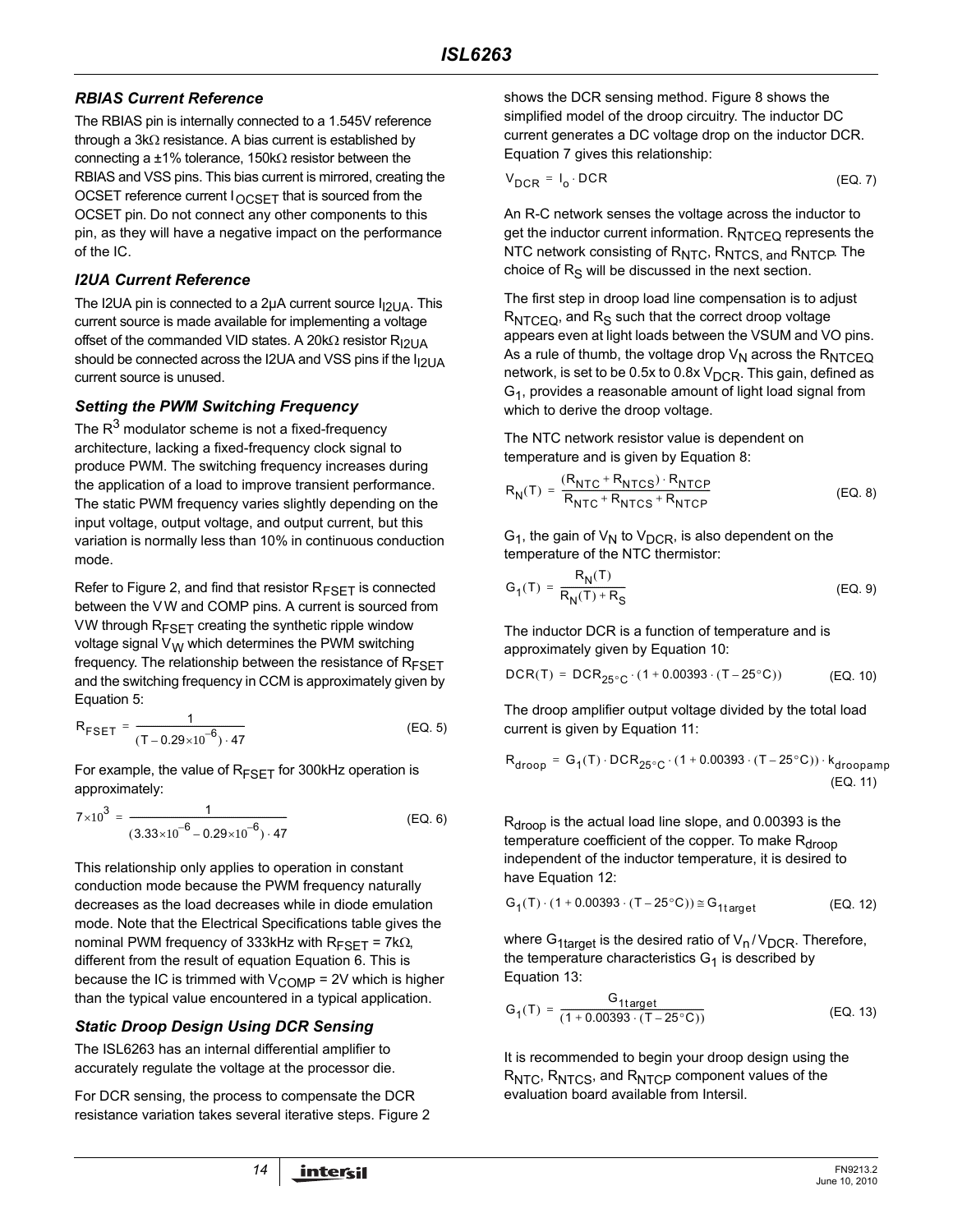The gain of the droop amplifier circuit is Equation [14](#page-14-0):

$$
k_{\text{droopamp}} = 1 + \frac{R_{\text{DRP2}}}{R_{\text{DRP1}}} \tag{Eq. 14}
$$

After determining  $R_S$  and  $R_{NTCEQ}$  networks, use Equation [15](#page-14-1) to calculate the droop resistances  $R_{DRP1}$  and R<sub>DRP2</sub>.



#### **FIGURE 8. EQUIVALENT MODEL FOR DROOP CIRCUIT USING INDUCTOR DCR CURRENT SENSING**



<span id="page-14-2"></span>**FIGURE 9. EQUIVALENT MODEL FOR DROOP CIRCUIT USING DISCRETE RESISTOR CURRENT SENSING**

R<sub>droop</sub> is 8mΩ per Intel IMVP-6+ specification and R<sub>DRP1</sub> is typically 1kΩ.

<span id="page-14-1"></span><span id="page-14-0"></span>The effectiveness of the  $R_{NTCEQ}$  network is sensitive to the coupling coefficient between the NTC thermistor and the inductor. The NTC thermistor should be placed in the closet proximity of the inductor.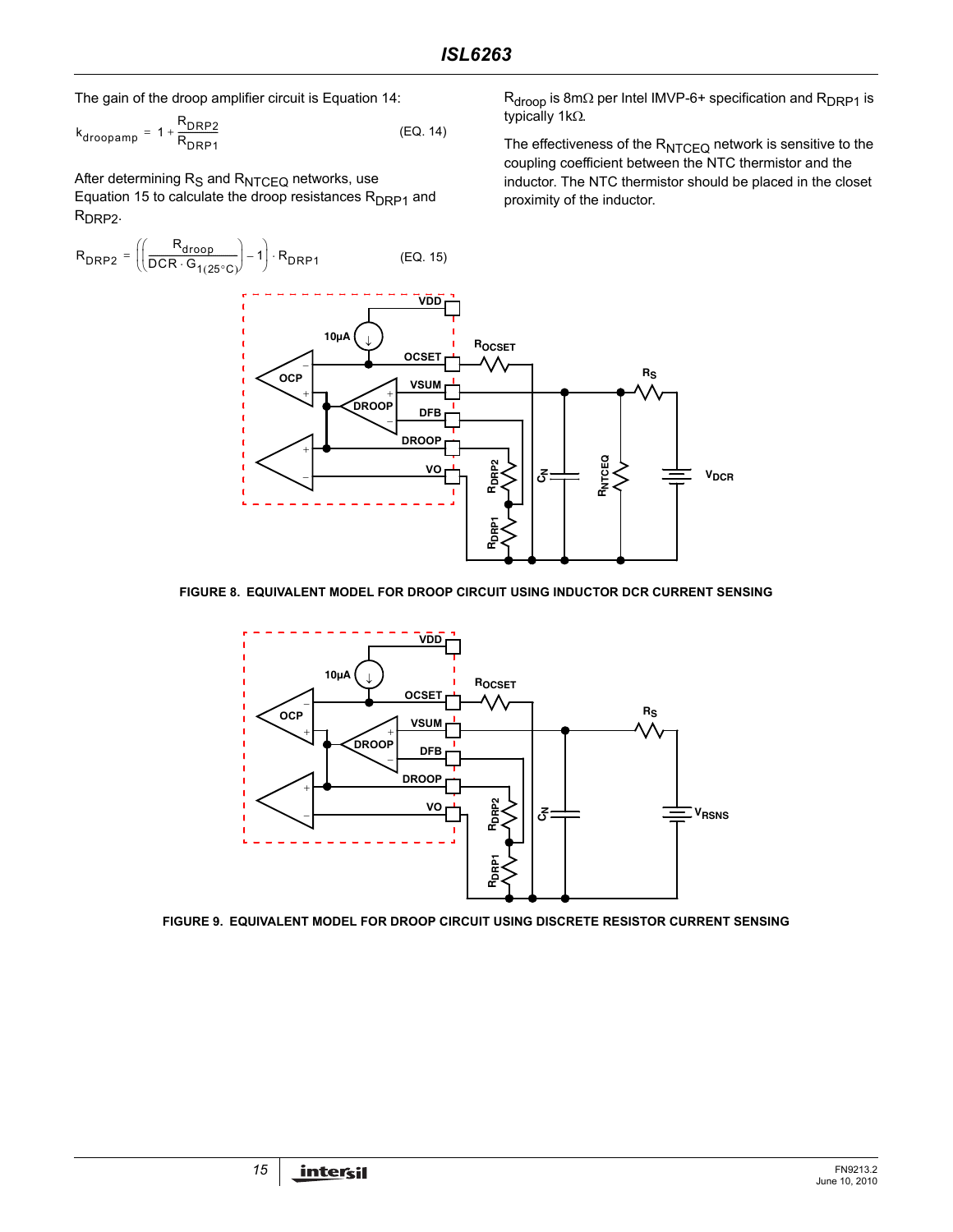To see whether the NTC network successfully compensates the DCR change over temperature, one can apply full load current and wait for the thermal steady state and see how much the output voltage deviates from the initial voltage reading. A good compensation can limit the drift to less than 2mV. If the output voltage is decreasing when the temperature increases, that ratio between the NTC thermistor value and the rest of the resistor divider network has to be increased. Following the evaluation board value and layout of NTC placement will minimize the engineering time.

The current sensing traces should be routed directly to the inductor pads for accurate DCR voltage drop measurement. However, due to layout imperfection, the calculated  $R_{\text{DRP2}}$ may still need slight adjustment to achieve optimum load line slope. It is recommended to adjust R<sub>DRP2</sub> after the system has achieved thermal equilibrium at full load. For example, if the maximum load current is 20A, one should apply a 20A load current and look for 160mV output voltage droop. If the voltage droop is 155mV, the new value of  $R_{DRP2}$  is calculated by Equation [16:](#page-15-0)

$$
R_{DRP2new} = \frac{160mV}{155mV} \cdot (R_{DRP1} - R_{DPR2}) - R_{DRP1}
$$
 (EO. 16)

For the best accuracy, the effective resistance on the DFB and VSUM pins should be identical so that the bias current of the droop amplifier does not cause an offset voltage.

#### *Dynamic Droop Capacitor Design Using DCR Sensing*

Figure 10 shows the desired waveforms during load transient response.  $V_{CCGFX}$  needs to follow the change in I<sub>core</sub> as close as possible. The transient response of V<sub>CCGFX</sub> is determined by several factors, namely the choice of output inductor, output capacitor, compensator design, and the design of droop capacitor  $C_N$ .

If  $C_N$  is designed correctly, the voltage  $V_{DROOP}$  -V<sub>O</sub> will be an excellent representation of the inductor current. Given the correct  $C_N$  design,  $V_{CCGFX}$  has the best chance of tracking I<sub>CORE</sub>, if not, its voltage will be distorted from the actual waveform of the inductor current and worsens the transient response. Figure 11 shows the transient response when  $C_N$ is too small allowing  $V_{CCGFX}$  to sag excessively during the load transient. Figure 12 shows the transient response when  $C_N$  is too large.  $V_{CCGFX}$  takes too long to droop to its final value.



**FIGURE 10. DESIRED LOAD TRANSIENT RESPONSE WAVEFORMS**



<span id="page-15-0"></span>**FIGURE 11. LOAD TRANSIENT RESPONSE WHEN CN IS TOO SMALL**



#### **FIGURE 12. LOAD TRANSIENT RESPONSE WHEN C<sub>N</sub> IS TOO LARGE**

The current sensing network consists of  $R_{NTCEQ}$ ,  $R_S$ , and  $C_N$ . The effective resistance is the parallel of  $R_{NTCEQ}$  and R<sub>S</sub>. The RC time constant of the current sensing network needs to match the L/DCR time constant of the inductor to get the correct representation of the inductor current waveform. Equation [17](#page-15-1) shows this relationship:

<span id="page-15-1"></span>
$$
\frac{L}{DCR} = \left(\frac{R_{NTCEQ} \cdot R_S}{R_{NTCEQ} + R_S}\right) \cdot C_N
$$
 (EQ. 17)

Solution of  $C_N$  yields Equation [18](#page-15-2):

<span id="page-15-2"></span>
$$
C_{N} = \frac{\left(\frac{L}{DCR}\right)}{\left(\frac{R_{NTCEQ} \cdot R_{S}}{R_{NTCEQ} + R_{S}}\right)}
$$
(EQ. 18)

For example: L = 0.45µH, DCR = 1.1m $\Omega$ , R<sub>S</sub> = 7.68k $\Omega$ , and  $R_{NTCEQ}$  = 3.4kΩ:

$$
C_{N} = \frac{\left(\frac{0.45\mu H}{1.1m\Omega}\right)}{\left(\frac{3.4k\Omega \cdot 7.68k\Omega}{3.4k\Omega + 7.68k\Omega}\right)} = 174nF
$$
 (EQ. 19)

Since the inductance and the DCR typically have 20% and 7% tolerance respectively,  $C_N$  needs to be fine tuned on the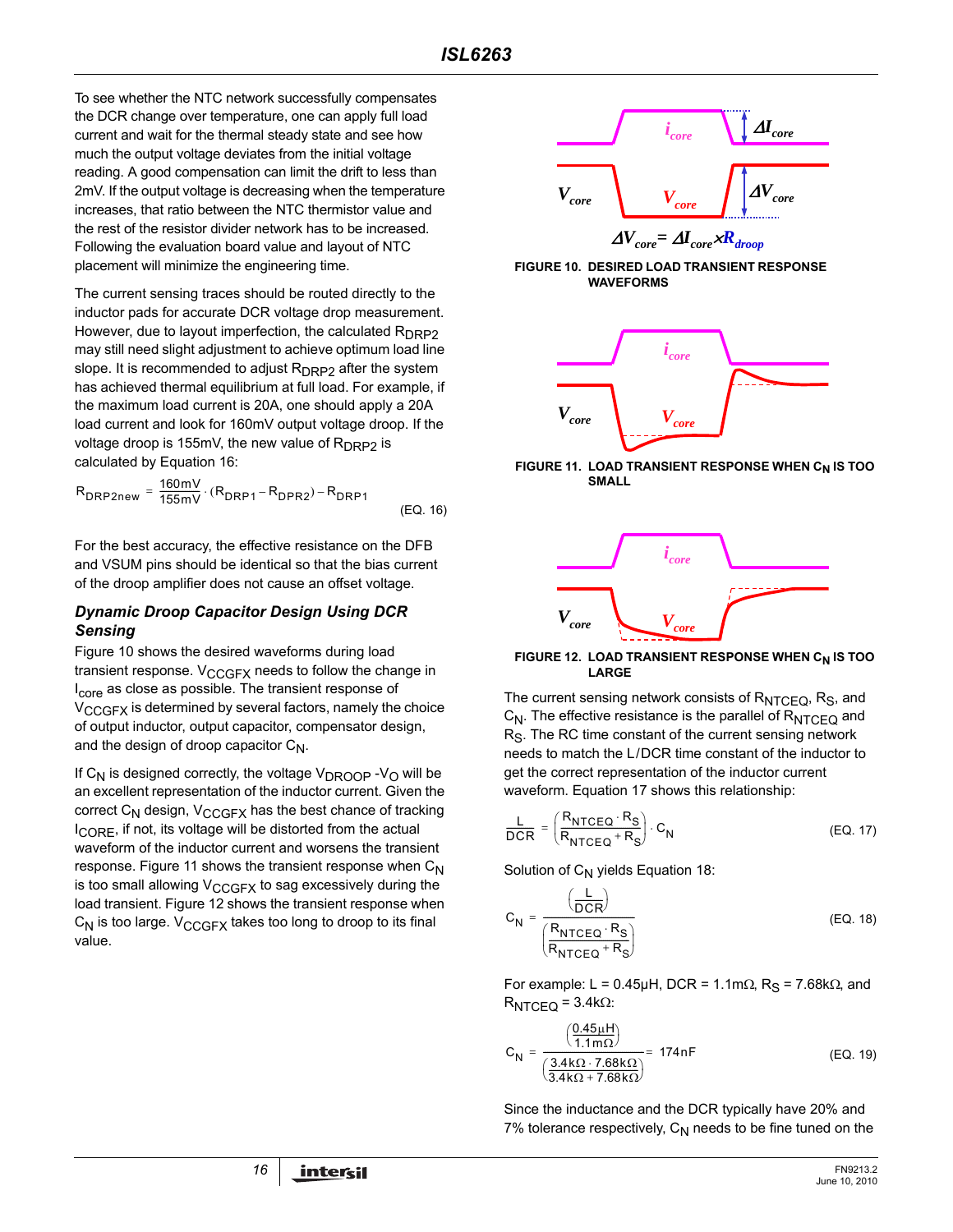actual board by examining the transient voltage. It is recommended to choose the minimum capacitance based on the maximum inductance.  $C_N$  also needs to be a highgrade capacitor such as NPO/COG or X7R with tight tolerance. The NPO/COG caps are only available in small capacitance values. In order to use such capacitors, the resistors and thermistors surrounding the droop voltage sensing and droop amplifier need to be scaled up 10x to reduce the capacitance by 10x.

#### *Static and Dynamic Droop using Discrete Resistor Sensing*

Figure [3](#page-4-0) shows a detailed schematic using discrete resistor sensing of the inductor current. Figure [9](#page-14-2) shows the equivalent circuit. Since the current sensing resistor voltage represents the actual inductor current information,  $R<sub>S</sub>$  and  $C_N$  simply provide noise filtering. A low ESL sensing resistor is strongly recommended for R<sub>SNS</sub> because this parameter is the most significant source of noise that affects discrete resistor sensing. It is recommended to start out using 100Ω for  $R<sub>S</sub>$  and 47pF for  $C<sub>N</sub>$ . Since the current sensing resistance changes very little with temperature, the NTC network is not needed for thermal compensation. Discrete resistor sensing droop design follows the same approach as DCR sensing. The voltage on the current sensing resistor is given by Equation [20:](#page-16-0)

$$
V_{RSNS} = I_0 \cdot R_{SNS}
$$
 (EQ. 20)

Equation [21](#page-16-1) shows the droop amplifier gain. So the actual droop is given by:

$$
R_{\text{drop}} = R_{\text{SNS}} \cdot \left(1 + \frac{R_{\text{DRP2}}}{R_{\text{DRP1}}}\right) \tag{Eq. 21}
$$

Solution to  $R_{DRP2}$  yields Equation [22:](#page-16-2)

$$
R_{DRP2} = R_{DRP1} \cdot \left(\frac{R_{\text{droop}}}{R_{SNS}} - 1\right)
$$
 (EQ. 22)

For example:  $R_{\text{drop}}$  = 8.0mΩ,  $R_{\text{SNS}}$  = 1.0mΩ, and  $R_{DRP1}$  = 1kΩ,  $R_{DRP2}$  then = 7kΩ.

The current sensing traces should be routed directly to the current sensing resistor pads for accurate measurement. However, due to layout imperfection, the calculated  $R_{\text{DRP2}}$ may still need slight adjustment to achieve optimum load line slope. It is recommended to adjust  $R_{DRP2}$  after the system has achieved thermal equilibrium at full load.

#### *Dynamic Mode of Operation - Compensation Parameters*

The voltage regulator is equivalent to a voltage source in series with the output impedance. The voltage source is the VID state and the output impedance is 8.0mΩ in order to achieve the 8.0mV/A load line. It is highly recommended to design the compensation such that the regulator output impedance is 8.0mΩ. Intersil provides a spreadsheet to

calculate the compensator parameters. Caution needs to be used in choosing the input resistor to the FB pin. Excessively high resistance will cause an error to the output voltage regulation due to the bias current flowing through the FB pin. It is recommended to keep this resistor below 3kΩ.

## *Layout Considerations*

As a general rule, power should be on the bottom layer of the PCB and weak analog or logic signals are on the top layer of the PCB. The ground-plane layer should be adjacent to the top layer to provide shielding.

#### *Inductor Current Sensing and the NTC Placement*

It is crucial that the inductor current be sensed directly at the PCB pads of the sense element, be it DCR sensed or discrete resistor sensed. The effect of the NTC on the inductor DCR thermal drift is directly proportional to its thermal coupling with the inductor and thus, the physical proximity to it.

#### *Signal Ground and Power Ground*

The ground plane layer should have a single point connection to the analog ground at the VSS pin. The VSS island should be located under the IC package along with the weak analog traces and components. The paddle on the bottom of the ISL6263 QFN package is not electrically connected to the IC however, it is recommended to make a good thermal connection to the VSS island using several vias. Connect the input capacitors, the output capacitors, and the source of the lower MOSFETs to the power ground plane.

#### <span id="page-16-1"></span><span id="page-16-0"></span>*LGATE, PVCC, and PGND*

<span id="page-16-2"></span>PGND is the return path for the pull-down of the LGATE low-side MOSFET gate driver. Ideally, PGND should be connected to the source of the low-side MOSFET with a low-resistance, low-inductance path. The LGATE trace should be routed in parallel with the trace from the PGND pin. These two traces should be short, wide, and away from other traces because of the high peak current and extremely fast dv/dt. PVCC should be decoupled to PGND with a ceramic capacitor physically located as close as practical to the IC pins.



**FIGURE 13. TYPICAL POWER COMPONENT PLACEMENT**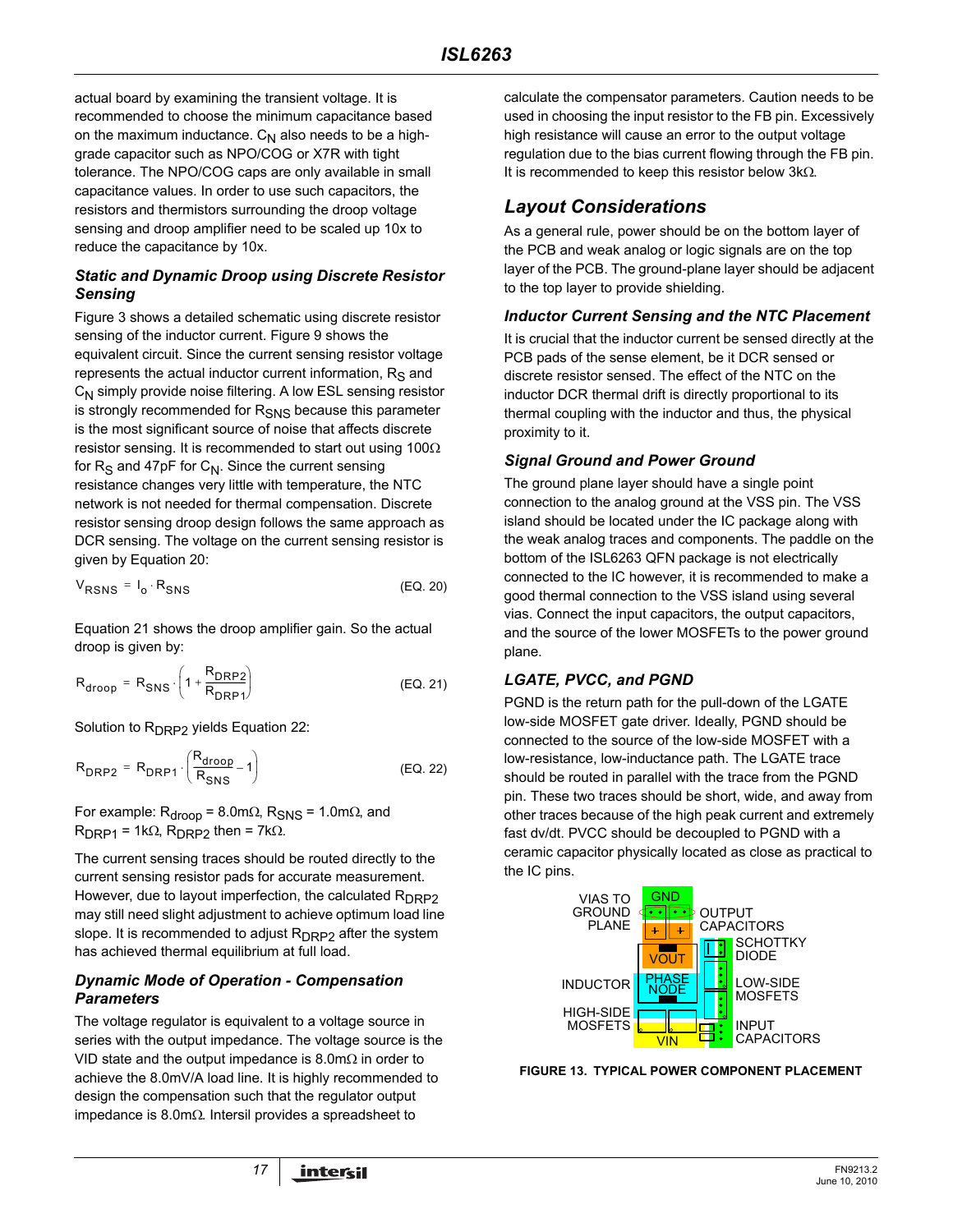## *UGATE, BOOT, and PHASE*

PHASE is the return path for the entire UGATE high-side MOSFET gate driver. The layout for these signals require similar treatment, but to a greater extent, than those for LGATE, PVCC, and PGND. These signals swing from approximately VIN to VSS and are more likely to couple into other signals.

#### *VSEN and RTN*

These traces should be laid out as noise sensitive. For optimum load line regulation performance, the traces connecting these two pins to the Kelvin sense leads of the processor should be laid out away from rapidly rising voltage nodes, (switching nodes) and other noisy traces. The filter capacitors C<sub>FILTER1</sub>, C<sub>FILTER2</sub>, and C<sub>FILTER3</sub> used in conjunction with filter resistors  $R_{FII}$  TER1 and  $R_{FII}$  TER2 form common mode and differential mode filters as shown in Figure 8. The noise environment of the application and actual board layout conditions will drive the extent of filter complexity. The maximum recommended resistance for  $R_{\text{FII TFR1}}$  and  $R_{\text{FII TFR2}}$  is approximately 10 $\Omega$  to avoid interaction with the 50kΩ input resistance of the remote sense differential amplifier. The physical location of these resistors is not as critical as the filter capacitors. Typical capacitance values for C<sub>FILTER1</sub>, C<sub>FILTER2</sub>, and C<sub>FILTER3</sub> range between 330pF to 1000pF and should be placed near the IC.

### *RBIAS and I2UA*

The resistors  $R_{\text{RBIAS}}$  and  $R_{12}$  and  $R_{12}$  should be placed in close proximity to the ISL6263 using a noise-free current return path to the VSS pin.

#### *SOFT, OCSET, V W, COMP, FB, VDIFF, DROOP, DFB, VO, and VSUM*

The traces and components associated with these pins require close proximity to the IC as well as close proximity to each other. This section of the converter circuit needs to be located above the island of analog ground with the single-point connection to the VSS pin.

### *Resistor RS*

Resistor  $R<sub>S</sub>$  is preferably located near the boundary between the power ground and the island of analog ground connected to the VSS pin.

#### *VID<0:4>, AF\_EN, PGOOD, and VR\_ON*

These are logic signals that do not require special attention.

#### *FDE*

This logic signal should be treated as noise sensitive and should be routed away from rapidly rising voltage nodes, (switching nodes) and other noisy traces.

#### *VIN*

The VIN signal should be connected near the drain of the high-side MOSFET.

#### *Copper Size for the Phase Node*

The parasitic capacitance and parasitic inductance of the phase node should be kept very low to minimize ringing. It is best to limit the size of the PHASE node copper in strict accordance with the current and thermal management of the application. An MLCC should be connected directly across the drain of the high-side MOSFET and the source of the low-side MOSFET to suppress turn-off voltage spikes.

All Intersil U.S. products are manufactured, assembled and tested utilizing ISO9000 quality systems. Intersil Corporation's quality certifications can be viewed at www.intersil.com/design/quality

*Intersil products are sold by description only. Intersil Corporation reserves the right to make changes in circuit design, software and/or specifications at any time without notice. Accordingly, the reader is cautioned to verify that data sheets are current before placing orders. Information furnished by Intersil is believed to be accurate and reliable. However, no responsibility is assumed by Intersil or its subsidiaries for its use; nor for any infringements of patents or other rights of third parties which may result from its use. No license is granted by implication or otherwise under any patent or patent rights of Intersil or its subsidiaries.*

For information regarding Intersil Corporation and its products, see www.intersil.com